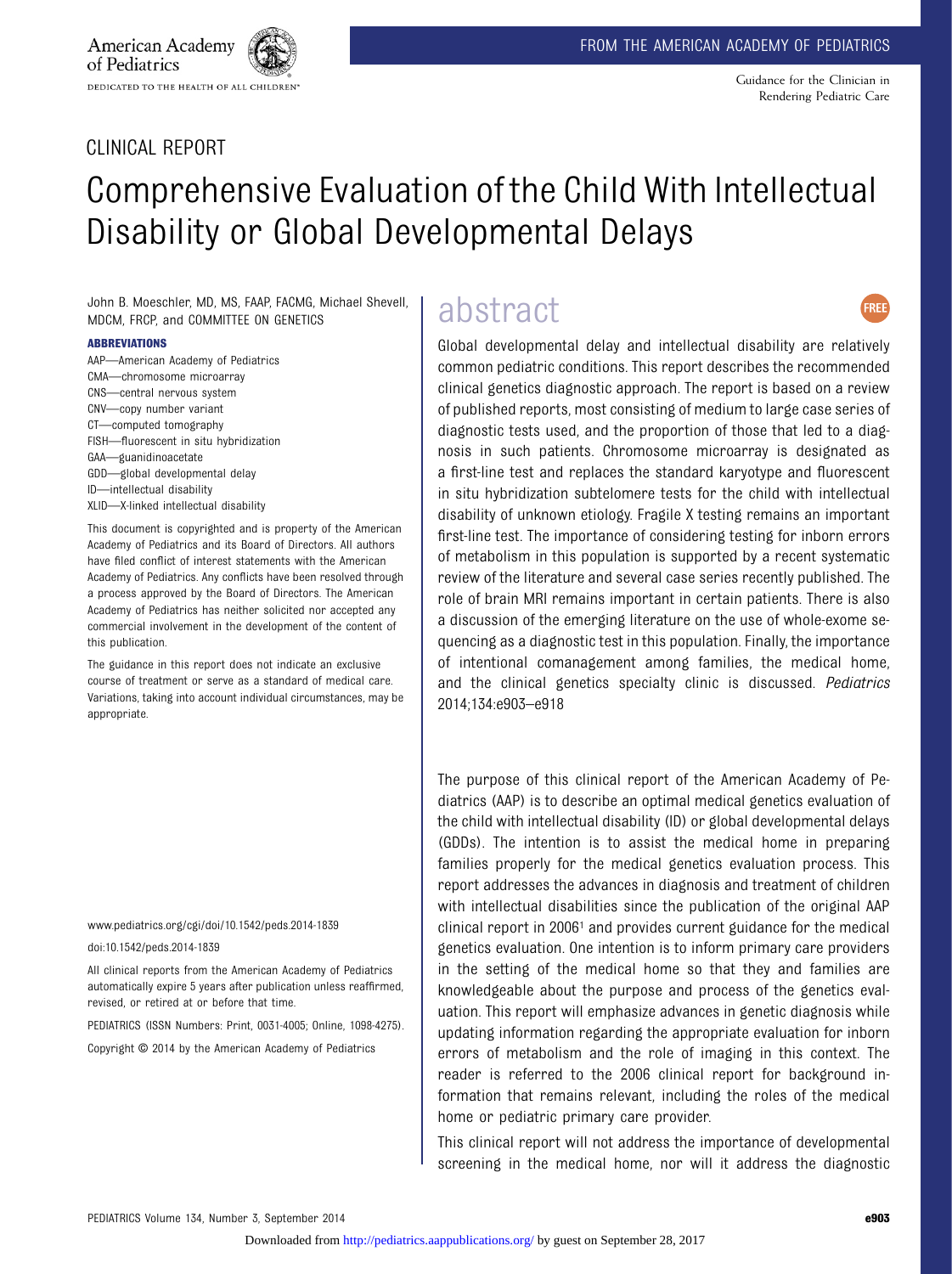evaluation of the child with an autism spectrum disorder who happens to have ID as a co-occurring disability. (For AAP guidance related to Autism Spectrum Disorders, see Johnson and Myers.2)

For both pediatric primary care providers and families, there are specific benefits to establishing an etiologic diagnosis (Table 1): clarification of etiology; provision of prognosis or expected clinical course; discussion of genetic mechanism(s) and recurrence risks; refined treatment options; the avoidance of unnecessary and redundant diagnostic tests; information regarding treatment, symptom management, or surveillance for known complications; provision of conditionspecific family support; access to research treatment protocols; and the opportunity for comanagement of patients, as appropriate, in the context of a medical home to ensure the best health, social, and health care services satisfaction outcomes for the child and family. The presence of an accurate etiologic diagnosis along with a knowledgeable, experienced, expert clinician is one factor in improving the psychosocial outcomes for children and with

- TABLE 1 The Purposes of the Comprehensive Medical Genetics Evaluation of the Young Child With GDD or ID
- 1. Clarification of etiology
- 2. Provision of prognosis or expected clinical course
- 3. Discussion of genetic mechanism(s) and recurrence risks
- 4. Refined treatment options
- 5. Avoidance of unnecessary or redundant diagnostic tests
- 6. Information regarding treatment, symptom management, or surveillance for known complications
- 7. Provision of condition-specific family support
- 8. Access to research treatment protocols
- 9. Opportunity for comanagement of appropriate patients in the context of a medical home to ensure the best health, social, and health care services satisfaction outcomes for the child and family

intellectual disabilities and their families.3–<sup>5</sup> Although perhaps difficult to measure, this "healing touch" contributes to the general well-being of the family. "As physicians we have experience with other children who have the same disorder, access to management programs, knowledge of the prognosis, awareness of research on understanding the disease and many other elements that when shared with the parents will give them a feeling that some control is possible."<sup>5</sup>

Makela et al<sup>6</sup> studied, in depth, 20 families of children with ID with and without an etiologic diagnosis and found that these families had specific stated needs and feelings about what a genetic diagnosis offers:

- 1. Validation: a diagnosis established that the problem (ID) was credible, which empowered them to advocate for their child.
- 2. Information: a diagnosis was felt to help guide expectations and management immediately and provide hope for treatment or cure in future.
- 3. Procuring services: the diagnosis assisted families in obtaining desired services, particularly in schools.
- 4. Support: families expressed the need for emotional companionship that a specific diagnosis (or "similar challenges") assisted in accessing.
- 5. Need to know: families widely differed in their "need to know" a specific diagnosis, ranging from strong to indifferent.
- 6. Prenatal testing: families varied in their emotions, thoughts, and actions regarding prenatal genetic diagnosis.

For some families in the Makela et al6 study, the clinical diagnosis of autism, for example, was sufficient and often more useful than "a rare but specific etiological diagnosis." These authors report that "all of the families would

have preferred to have an [etiologic] diagnosis, if given the option," particularly early in the course of the symptoms.

As was true of the 2006 clinical report, this clinical report will not address the etiologic evaluation of young children who are diagnosed with cerebral palsy, autism, or a single-domain developmental delay (gross motor delay or specific language impairment).<sup>1</sup> Some children will present both with GDD and clinical features of autism. In such cases, the judgment of the clinical geneticist will be important in determining the evaluation of the child depending on the primary neurodevelopmental diagnosis. It is recognized that the determination that an infant or young child has a cognitive disability can be a matter of clinical judgment, and it is important for the pediatrician and consulting clinical geneticist to discuss this before deciding on the best approach to the diagnostic evaluation."<sup>1</sup>

# INTELLECTUAL DISABILITY

ID is a developmental disability presenting in infancy or the early childhood years, although in some cases, it cannot be diagnosed until the child is older than ∼5 years of age, when standardized measures of developmental skills become more reliable and valid. The American Association on Intellectual and Developmental Disability defines ID by using measures of 3 domains: intelligence (IQ), adaptive behavior, and systems of supports afforded the individual.7 Thus, one cannot rely solely on the measure of IQ to define ID. More recently, the term ID has been suggested to replace "mental retardation."7,8 For the purposes of this clinical report, the American Association on Intellectual and Developmental Disability definition is used: "Intellectual disability is a disability characterized by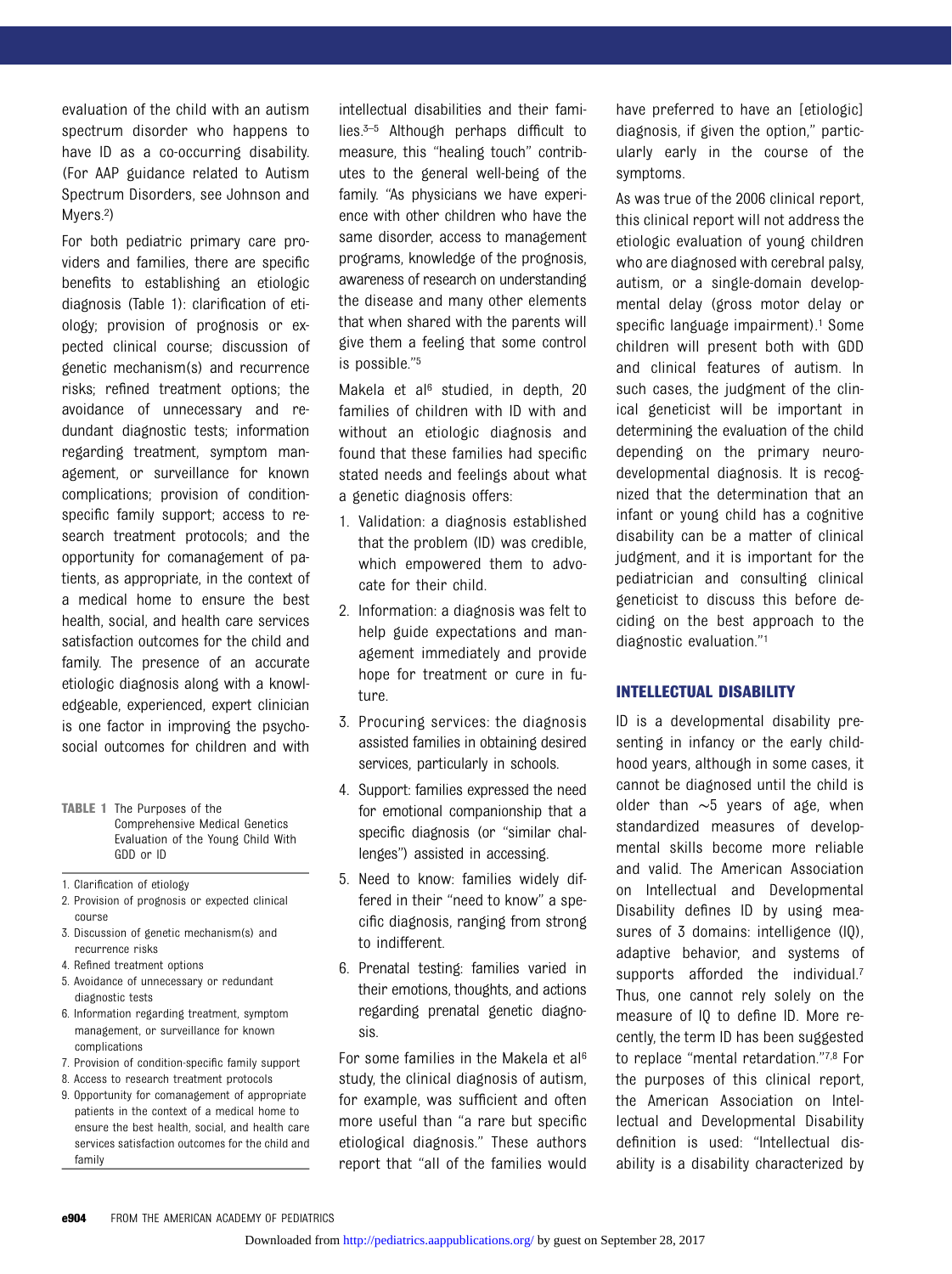significant limitations both in intellectual functioning and in adaptive behavior as expressed in conceptual, social and practical adaptive skills. The disability originates before age 18 years."<sup>7</sup> The prevalence of ID is estimated to be between 1% and 3%. Lifetime costs (direct and indirect) to support individuals with ID are large, estimated to be an average of approximately \$1 million per person.9

### Global Developmental Delay

Identifying the type of developmental delay is an important preliminary step, because typing influences the path of investigation later undertaken. GDD is defined as a significant delay in 2 or more developmental domains, including gross or fine motor, speech/language, cognitive, social/personal, and activities of daily living and is thought to predict a future diagnosis of ID.10 Such delays require accurate documentation by using norm-referenced and ageappropriate standardized measures of development administered by experienced developmental specialists. The term GDD is reserved for younger children (ie, typically younger than 5 years), whereas the term ID is usually applied to older children for whom IQ testing is valid and reliable. Children with GDD are those who present with delays in the attainment of developmental milestones at the expected age; this implies deficits in learning and adaptation, which suggests that the delays are significant and predict later ID. However, delays in development, especially those that are mild, may be transient and lack predictive reliability for ID or other developmental disabilities. For the purposes of this report, children with delays in a single developmental domain (for example, isolated mild speech delay) should not be considered appropriate candidates for the comprehensive genetic evaluation process set forth here. The prevalence of GDD is estimated to be 1% to 3%, similar to that of ID.

#### **Diagnosis** Diagnosis

Schaefer and Bodensteiner<sup>11</sup> wrote that a specific diagnosis is that which "can be translated into useful clinical information for the family, including providing information about prognosis, recurrence risks, and preferred modes of available therapy." For example, agenesis of the corpus callosum is considered a sign and not a diagnosis, whereas the autosomal-recessive Acrocallosal syndrome (agenesis of the corpus callosum and polydactyly) is a clinical diagnosis. Van Karnebeek et al<sup>12</sup> defined etiologic diagnosis as "sufficient literature evidence…to make a causal relationship of the disorder with mental retardation likely, and if it met the Schaefer-Bodensteiner definition." This clinical report will use this Van Karnebeek modification of the Schaefer–Bodensteiner definition and, thus, includes the etiology (genetic mutation or genomic abnormality) as an essential element to the definition of a diagnosis.

Recommendations are best when established from considerable empirical evidence on the quality, yield, and usefulness of the various diagnostic investigations appropriate to the clinical situation. The evidence for this clinical report is largely based on many small- or medium-size case series and on expert opinion. The report is based on a review of the literature by the authors.

Highlights in This Clinical Report Significant changes in genetic diagnosis in the last several years have made the 2006 clinical report outof-date. First, the chromosome microarray (CMA) is now considered a first-line clinical diagnostic test for children who present with GDD/ID of unknown cause. Second, this report

highlights a renewed emphasis on the identification of "treatable" causes of GDD/ID with the recommendation to consider screening for inborn errors of metabolism in all patients with unknown etiology for GDD/ID.13

Nevertheless, the approach to the patient remains familiar to pediatric primary care providers and includes the child's medical history (including prenatal and birth histories); the family history, which includes construction and analysis of a pedigree of 3 generations or more; the physical and neurologic examinations emphasizing the examination for minor anomalies (the "dysmorphology examination"); and the examination for neurologic or behavioral signs that might suggest a specific recognizable syndrome or diagnosis. After the clinical genetic evaluation, judicious use of laboratory tests, imaging, and other consultations on the basis of best evidence are important in establishing the diagnosis and for care planning.

## CHROMOSOME MICROARRAY

CMA now should be considered a firsttier diagnostic test in all children with GDD/ID for whom the causal diagnosis is not known. G-banded karyotyping historically has been the standard firsttier test for detection of genetic imbalance in patients with GDD/ID for more than 35 years. CMA is now the standard for diagnosis of patients with GDD/ID, as well as other conditions, such as autism spectrum disorders or multiple congenital anomalies.14–<sup>24</sup> The G-banded karyotype allows a cytogeneticist to visualize and analyze chromosomes for chromosomal rearrangements, including chromosomal gains (duplications) and losses (deletions). CMA performs a similar function, but at a much "higher resolution," for genomic imbalances, thus increasing the sensitivity substantially. In their recent review of the CMA literature,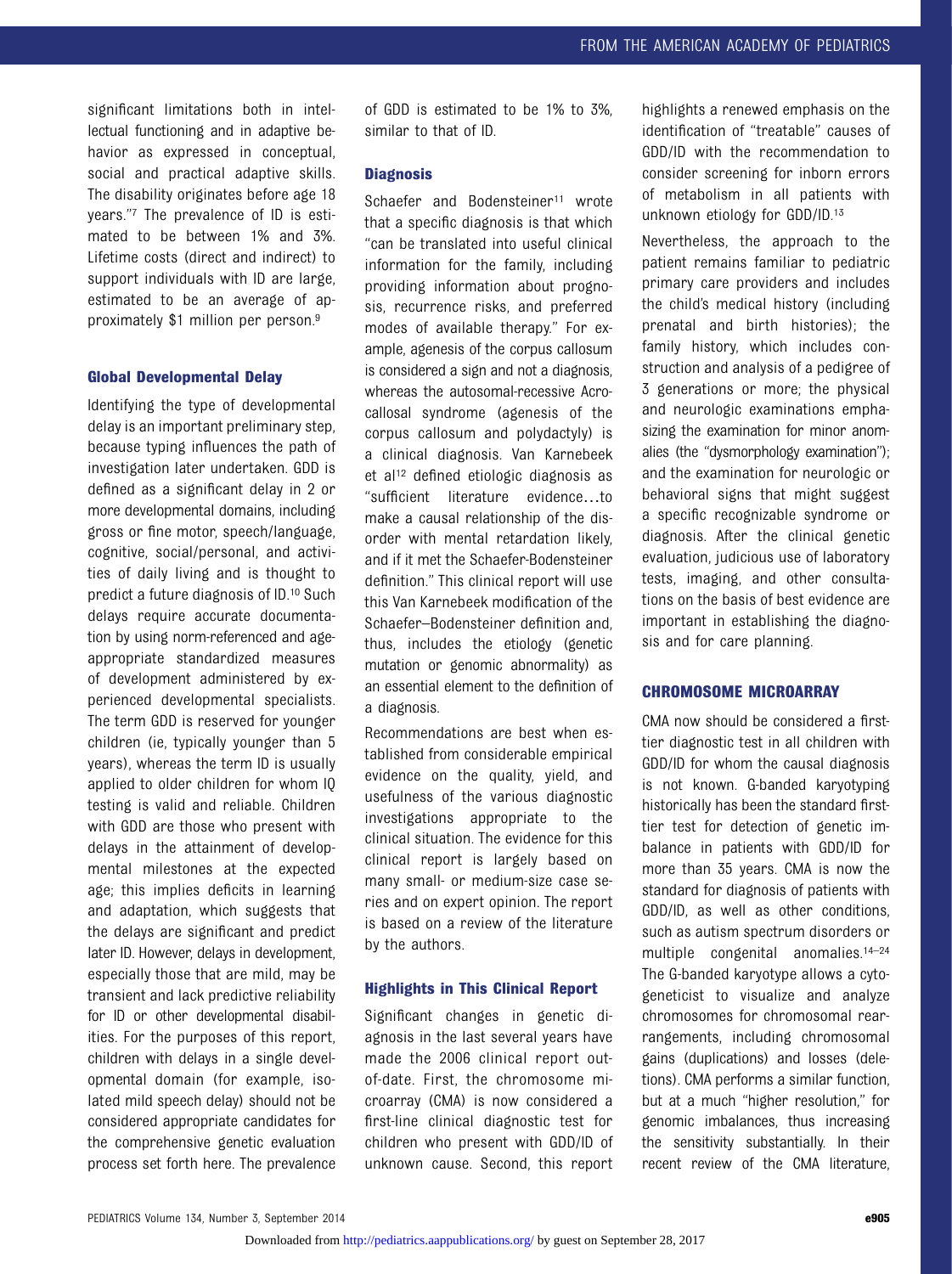Vissers et al25 report the diagnostic rate of CMA to be at least twice that of the standard karyotype. CMA, as used in this clinical report, encompasses all current types of array-based genomic copy number analyses, including arraybased comparative genomic hybridization and single-nucleotide polymorphism arrays (see Miller et al<sup>15</sup> for a review of array types). With these techniques, a patient's genome is examined for detection of gains or losses of genome material, including those too small to be detectable by standard G-banded chromosome studies.26,27 CMA replaces the standard karyotype ("chromosomes") and fluorescent in situ hybridization (FISH) testing for patients presenting with GDD/ID of unknown cause. The standard karyotype and certain FISH tests remain important to diagnostic testing but now only in limited clinical situations (see Manning and Hudgins<sup>14</sup>) in which a specific condition is suspected (eg, Down syndrome or Williams syndrome). The discussion of CMA does not include whole-genome sequencing, exome sequencing, or "nextgeneration" genome sequencing; these are discussed in the "emerging technologies" section of this report.

Twenty-eight case series have been published addressing the rate of diagnosis by CMA of patients presenting with GDD/ID.28 The studies vary by subject criteria and type of microarray technique and reflect rapid changes in technology over recent years. Nevertheless, the diagnostic yield for all current CMA is estimated at 12% for patients with GDD/ID.14–<sup>29</sup> CMA is the single most efficient diagnostic test, after the history and examination by a specialist in GDD/ID.

CMA techniques or "platforms" vary. Generally, CMA compares DNA content from 2 differentially labeled genomes: the patient and a control. In the early techniques, 2 genomes were cohybridized, typically onto a glass microscope slide on which cloned or synthesized control DNA fragments had been immobilized. Arrays have been built with a variety of DNA substrates that may include oligonucleotides, complementary DNAs, or bacterial artificial chromosomes. The arrays might be whole-genome arrays, which are designed to cover the entire genome, or targeted arrays, which target known pathologic loci, the telomeres, and pericentromeric regions. Some laboratories offer chromosome-specific arrays (eg, for nonsyndromic X-linked ID [XLID]).30 The primary advantage of CMA over the standard karyotype or later FISH techniques is the ability of CMA to detect DNA copy changes simultaneously at multiple loci in a genome in one "experiment" or test. The copy number change (or copy number variant [CNV]) may include deletions, duplications, or amplifications at any locus, as long as that region is represented on the array. CMA, independent of whether it is "whole genome" or "targeted" and what type of DNA substrate (single-nucleotide polymorphisms,<sup>31</sup> oligonucleotides, complementary DNAs, or bacterial artificial chromosomes), 32 identifies deletions and/or duplications of chromosome material with a high degree of sensitivity in a more efficient manner than FISH techniques. Two main factors define the resolution of CMA: (1) the size of the nucleic acid targets; and (2) the density of coverage over the genome. The smaller the size of the nucleic acid targets and the more contiguous the targets on the native chromosome are, the higher the resolution is. As with the standard karyotype, one result of the CMA test can be "of uncertain significance," (ie, expert interpretation is required, because some deletions or duplications may not be clearly pathogenic or benign). Miller et al15 describe an effort to develop an international consortium of laboratories to address questions surrounding array-based testing interpretation. This

International Standard Cytogenomic Array Consortium15 ([www.iscaconsortium.](www.iscaconsortium.org) [org\)](www.iscaconsortium.org) is investigating the feasibility of establishing a standardized, universal system of reporting and cataloging CMA results, both pathologic and benign, to provide the physician with the most accurate and up-to-date information.

It is important for the primary care pediatrician to work closely with the clinical geneticist and the diagnostic laboratory when interpreting CMA test results, particularly when "variants of unknown significance" are identified. In general, CNVs are assigned the following interpretations: (1) pathogenic (ie, abnormal, well-established syndromes, de novo variants, and large changes); (2) variants of unknown significance; and (3) likely benign.15 These interpretations are not essentially different than those seen in the standard G-banded karyotype. It is important to note that not all commercial health plans in the United States include this testing as a covered benefit when ordered by the primary care pediatrician; others do not cover it even when ordered by the medical geneticist. Typically, the medical genetics team has knowledge and experience in matters of payment for testing.

The literature does not stratify the diagnostic rates of CMA by severity of disability. In addition, there is substantial literature supporting the multiple factors (eg, social, environmental, economic, genetic) that contribute to mild disability.<sup>33</sup> Consequently, it remains within the judgment of the medical geneticist as to whether it is warranted to test the patient with mild (and familial) ID for pathogenic CNVs. In their review, Vissers et al<sup>25</sup> reported on several recurrent deletion or duplication syndromes with mild disability and commented on the variable penetrance of the more common CNV conditions, such as 1q21.1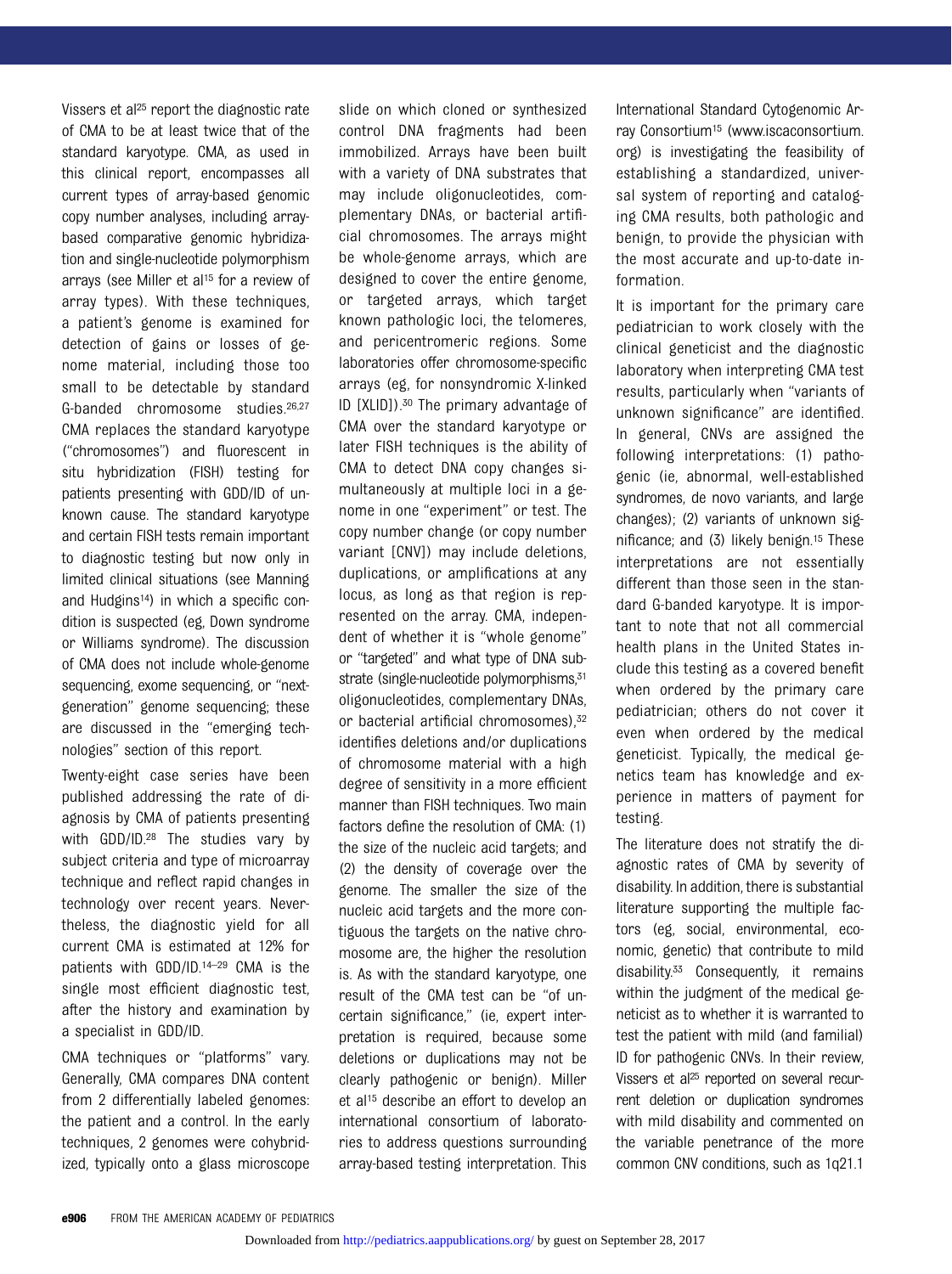microdeletion, 1q21.1 microduplication, 3q29 microduplication, and 12q14 microdeletion. Some of these are also inherited. Consequently, among families with more than one member with disability, it remains challenging for the medical geneticist to know for which patient with GDD/ID CMA testing is not warranted.

Recent efforts to evaluate reporting of CNVs among clinical laboratories indicate variability of interpretation because of platform variability in sensitivity.<sup>34,35</sup> Thus, the interpretation of CMA test abnormal results and variants of unknown significance, and the subsequent counseling of families should be performed in all cases by a medical geneticist and certified genetic counselor in collaboration with the reference laboratory and platform used. Test variability is resolving as a result of international collaborations.36 With large data sets, the functional impact (or lack thereof) of very rare CNVs is better understood. Still, there will continue to be rare or unique CNVs for which interpretation remain ambiguous. The medical geneticist is best equipped to interpret such information to families and the medical home.

### **SCREENING FOR INBORN ERRORS** OF METABOLISM

OF METABOLISM Since the 2006 AAP clinical report, several additional reports have been published regarding metabolic testing for a cause of ID.13,37–<sup>40</sup> The percentage of patients with identifiable metabolic disorders as cause of the ID ranges from 1% to 5% in these reports, a range similar to those studies included in the 2006 clinical report. Likewise, these newer published case series varied by site, age range of patients, time frame, study protocol, and results. However, they do bring renewed focus to treatable metabolic disorders.13 Furthermore, some of the disorders identified are not included currently in any newborn screening blood spot panels. Although the prevalence of inherited metabolic conditions is relatively low (0% to 5% in these studies), the potential for improved outcomes after diagnosis and treatment is high.41

In 2005, Van Karnebeek et al<sup>40</sup> reported on a comprehensive genetic diagnostic evaluation of 281 consecutive patients referred to an academic center in the Netherlands. All patients were subjected to a protocol for evaluation and studies were performed for all patients with an initially unrecognized cause of mental retardation and included urinary screen for amino acids, organic acids, oligosaccharides, acid mucopolysaccharides, and uric acid; plasma concentrations of total cholesterol and diene sterols of 7- and 8-dehydrocholesterol to identify defects in the distal cholesterol pathway; and a serum test to screen for congenital disorders of glycosylation (test names such as "carbohydrate-deficient transferrin"). In individual patients, other searches were performed as deemed necessary depending on results of earlier studies. This approach identified 7 (4.6%) subjects with "certain or probable" metabolic disorders among those who completed the metabolic screening  $(n = 216)$ . None of the 176 screening tests for plasma amino acids and urine organic acids was abnormal. Four children (1.4%) with congenital disorders of glycosylation were identified by serum sialotransferrins, 2 children had abnormal serum cholesterol and 7-dehydrocholesterol concentrations suggestive of Smith-Lemli-Opitz syndrome, 2 had evidence of a mitochondrial disorder, 1 had evidence of a peroxisomal disorder, and 1 had abnormal cerebrospinal fluid biogenic amine concentrations. These authors concluded that "screening for glycosylation defects proved useful, whereas the yield of organic acid and amino acid screening was negligible."

In a similar study from the Netherlands done more recently, Engbers et al<sup>39</sup> reported on metabolic testing that was performed in 433 children whose GDD/ ID remained unexplained after genetic/ metabolic testing, which included a standard karyotype; urine screen for amino acids, organic acids, mucopolysaccharides, oligosaccharides, uric acid, sialic acid, purines, and pyrimidines; and plasma for amino acids, acylcarnitines, and sialotransferrins. Screenings were repeated, and additional testing, including cerebrospinal fluid studies, was guided by clinical suspicion. Metabolic disorders were identified and confirmed in 12 of these patients (2.7%), including 3 with mitochondrial disorders; 2 with creatine transporter disorders; 2 with short-chain acyl-coenzyme A dehydrogenase deficiency; and 1 each with Sanfilippo IIIa, a peroxisomal disorder; a congenital disorder of glycosylation; 5-methyltetrahydrofolate reductase deficiency; and deficiency of the GLUT1 glucose transporter.

Other studies have focused on the prevalence of disorders of creatine synthesis and transport. Lion-François et al<sup>37</sup> reported on 188 children referred over a period of 18 months with "unexplained mild to severe mental retardation, normal karyotype, and absence of fragile X syndrome" who were prospectively screened for congenital creatine deficiency syndromes. Children were from diverse ethnic backgrounds. Children with "polymalformative syndromes" were excluded. There were 114 boys (61%) and 74 girls (39%) studied. Creatine metabolism was evaluated by using creatine/creatinine and guanidinoacetate (GAA)-to-creatine ratios on a spot urine screen. Diagnosis was further confirmed by using brain proton magnetic resonance spectroscopy and mutation screening by DNA sequence analysis in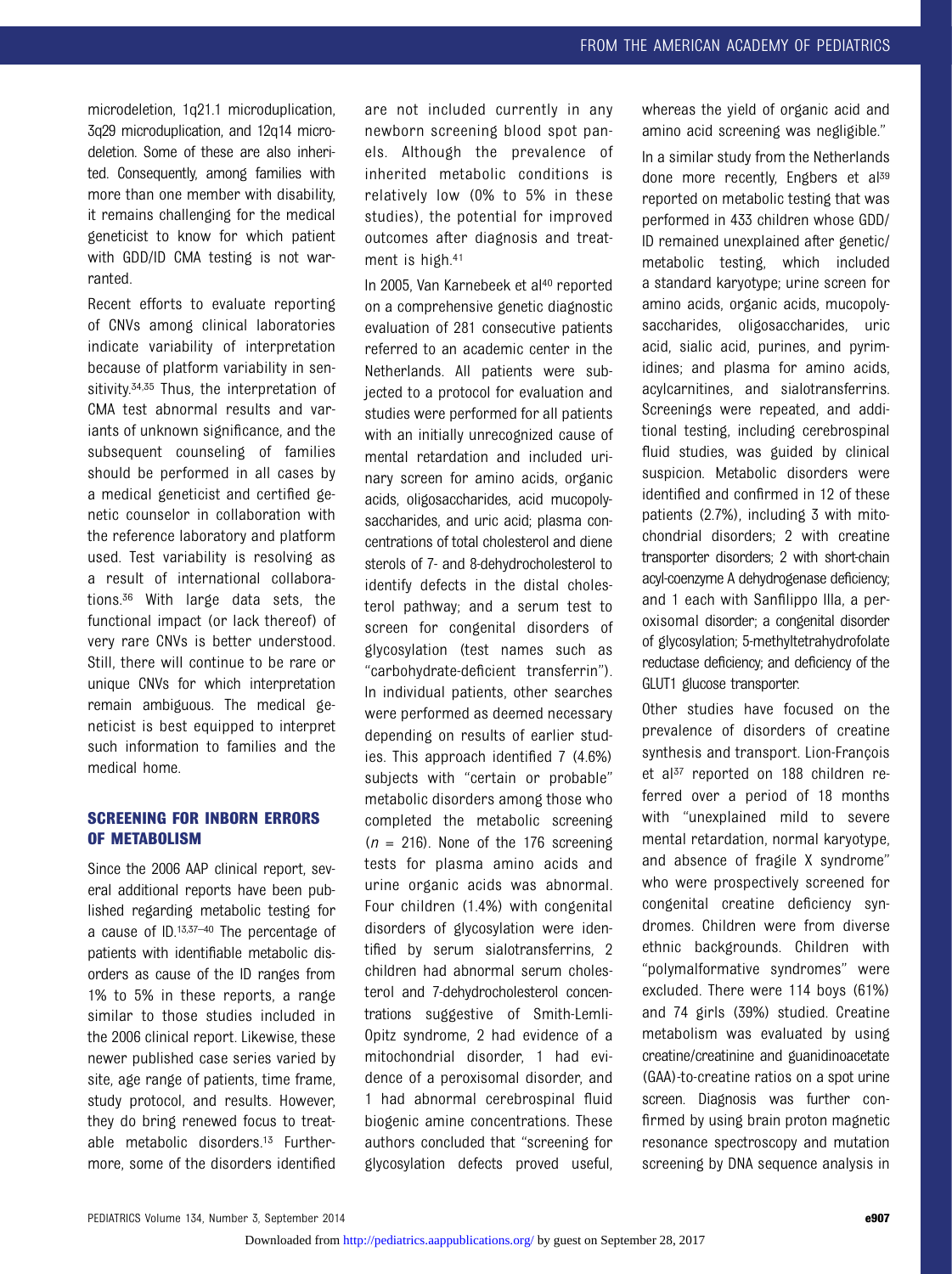either the SLC6A8 (creatine transporter defect) or the GAMT genes. This resulted in a diagnosis in 5 boys (2.7% of all; 4.4% of boys). No affected girls were identified among the 74 studied. All 5 boys also were late to walk, and 3 had "autistic features." The authors concluded that all patients with undiagnosed ID have urine screened for creatine-to-creatinine ratio and GAAto-creatine ratio. Similarly, Caldeira Arauja et al<sup>38</sup> studied 180 adults with ID institutionalized in Portugal, screening them for congenital creatine deficiency syndromes. Their protocol involved screening all subjects for urine and plasma uric acid and creatinine. Patients with an increased urinary uric acid-to-creatinine ratio and/ or decreased creatinine were subjected to the analysis of GAA. GAMT activity was measured in lymphocytes and followed by GAMT gene analysis. This resulted in identifying 5 individuals (2.8%) from 2 families with GAMT deficiency. A larger but less selective study of 1600 unrelated male and female children with GDD/ID and/or autism found that 34 (2.1%) had abnormal urine creatine-to-creatinine ratios, although only 10 (0.6%) had abnormal repeat tests and only 3 (0.2%) were found to have an SLC6A8 mutation.<sup>42</sup> Clark et al<sup>43</sup> identified SLC6A8 mutations in 0.5% of 478 unrelated boys with unexplained GDD/ID.

Recently, van Karnebeek and Stockler reported13,42 on a systematic literature review of metabolic disorders "presenting with intellectual disability as a major feature." The authors identified 81 treatable genetic metabolic disorders presenting with ID as a major feature. Of these disorders, 50 conditions (62%) were identified by routinely available tests (Tables 2 and 3). Therapeutic modalities with proven effect included diet, cofactor/vitamin supplements, substrate inhibition, enzyme replacement, and hematopoietic stem cell transplant. The effect on outcome (IQ, developmental performance, behavior, epilepsy, and neuroimaging) varied from improvement to halting or slowing neurocognitive regression. The authors emphasized the approach as one that potentially has significant impact on patient outcomes: "This approach revisits current paradigms for the diagnostic evaluation of ID. It implies treatability as the premise in the etiologic workup and applies evidence-based medicine to rare diseases." Van Karnebeek and Stockler<sup>13,42</sup> reported on 130 patients with ID who were "tested" per this metabolic protocol; of these, 6 (4.6%) had confirmed treatable inborn errors of metabolism and another 5 (3.8%) had "probable" treatable inborn error of metabolism.

This literature supports the need to consider screening children presenting with GDD/ID for treatable metabolic conditions. Many metabolic screening tests are readily available to the medical home and/ or local hospital laboratory service. Furthermore, the costs for these metabolic screening tests are relatively low.

### GENETIC TESTING FOR MENDELIAN<br>DISORDERS DISORDERS

For patients in whom a diagnosis is suspected, diagnostic molecular genetic testing is required to confirm the diagnosis so that proper health care is implemented and so that reliable genetic counseling can be provided. For patients with a clinical diagnosis of a Mendelian disorder that is certain, molecular genetic diagnostic testing usually is not required to establish the diagnosis but may be useful for health care planning. However, for carrier testing or for genetic counseling of family members, it is often essential to know the specific gene mutation in the proband.

For patients with GDD/ID for whom the diagnosis is not known, molecular genetic diagnostic testing is necessary, under certain circumstances, which is discussed in the next section.

### **MALE GENDER**

There is an approximate 40% excess of boys in all studies of prevalence and incidence of ID.44,45 Part of this distortion of the gender ratio is attributable to X-linked genetic disorders.46 Consequently, genetic testing for X-linked genes in boys with GDD/ID is often warranted, particularly in patients whose pedigree is suggestive of an X-linked condition. In addition, for several reasons, research in X-linked genes that cause ID is advanced over autosomal genes,46,47 thus accelerating the clinical capacity to diagnose XLID over autosomal forms.

Most common of these is fragile X syndrome, although the prevalence of all other X-linked genes involved in ID

### TABLE 2 Metabolic Screening Tests

| Specimen <sup>a</sup> | Test                      | Notes       |
|-----------------------|---------------------------|-------------|
| Blood                 | Amino acids               | See Table 3 |
|                       | Homocysteine              |             |
|                       | Acylcarnitine profile     |             |
| Urine                 | Organic acids             |             |
|                       | GAA/creatine metabolites  |             |
|                       | Purines and pyrimidines   |             |
|                       | Mucopolysaccharide screen |             |
|                       | Oligosaccharide screen    |             |

See Fig 1.

<sup>a</sup> Serum lead, thyroid function studies not included as "metabolic tests" and to be ordered per clinician judgment.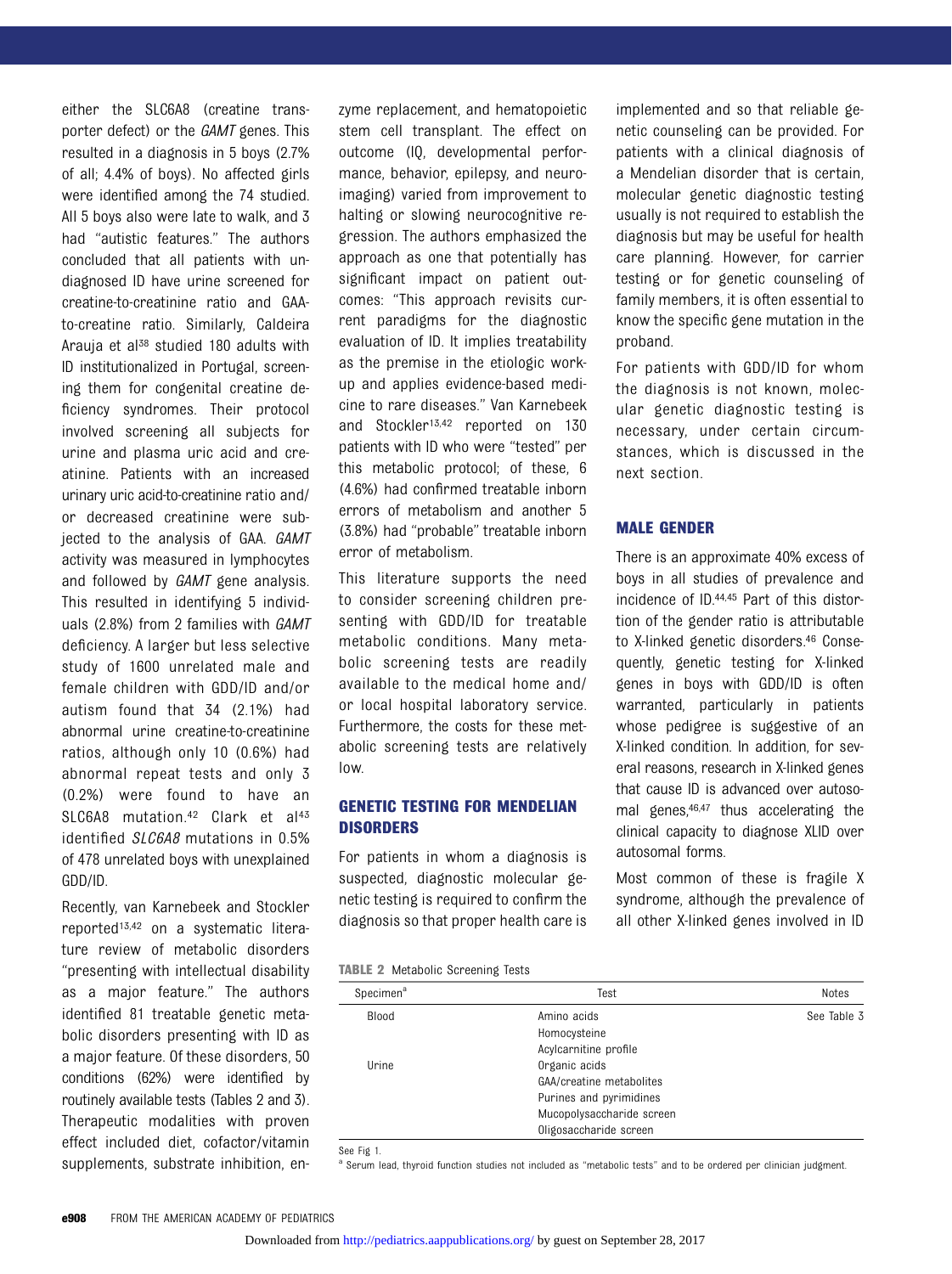| TABLE 3 Metabolic Conditions Identified by Tests Listed |                               |                                  |                                          |                                            |                                |                                |                        |
|---------------------------------------------------------|-------------------------------|----------------------------------|------------------------------------------|--------------------------------------------|--------------------------------|--------------------------------|------------------------|
| PAAs                                                    | P-HCY                         | Acylcarn                         | <b>DOU</b>                               | $\mathbb{R}^{\mathsf{p}}$                  | UGAA/Cr                        | <b>UMPS</b>                    | UOligo                 |
| Argininosuccinic<br>aciduria <sup>a</sup>               | Cobalamin C<br>deficiency     | ency<br>Cobalamin C defici       | <b>B-ketothiolase deficiency</b>         | Pyrimidine 5'nucleotidase<br>superactivity | AGAT deficiency                | Hurler                         | a-mannosidosis         |
| Citrullinemia <sup>ª</sup>                              | Cobalamin D<br>deficiency     | iency<br>Cobalamin D defici      | Cobalamin A deficiency                   | Molybdenum cofactor type<br>A deficiency   | GAMT deficiency                | Hunter                         | Aspartylglucosaminuria |
| Citrullinemia, type ll <sup>a</sup>                     | deficiency<br>Cobalamin F     | Cobalamin F deficiency           | Cobalamin B deficiency                   |                                            | Creatine transporter<br>defect | Sanfilippo<br>A, B, C          |                        |
| CPS deficiency <sup>ª</sup>                             | Cobalamin E<br>deficiency     | encephalopathy<br>Ethylmalonic   | Cobalamin C deficiency                   |                                            |                                | Sly (MPS<br>$\widehat{\equiv}$ |                        |
| Argininemia <sup>a</sup>                                | Cobalamin G<br>deficiency     | Isovaleric acidemia <sup>a</sup> | Cobalamin D deficiency                   |                                            |                                |                                |                        |
| HHH syndrome                                            | MTHFR deficiency <sup>a</sup> | 3-methylcrotonyl<br>glycinuria   | Cobalamin F deficiency                   |                                            |                                |                                |                        |
| Maple syrup urine<br>disease, variant                   | Homocystinuria                | PPA <sup>a</sup>                 | Ethylmalonic encephalopathy              |                                            |                                |                                |                        |
| NAGS deficiency <sup>a</sup>                            |                               | Tyrosinemia, type                | GA, type I                               |                                            |                                |                                |                        |
| MTHFR deficiency <sup>a</sup>                           |                               |                                  | GA, type II                              |                                            |                                |                                |                        |
| OTC deficiency <sup>ª</sup>                             |                               |                                  | HMG-CoA Lyase deficiency                 |                                            |                                |                                |                        |
| <b>DXd</b>                                              |                               |                                  | Holocarboxylase synthetase<br>deficiency |                                            |                                |                                |                        |
| PDH complex deficiency                                  |                               |                                  | Homocystinuria                           |                                            |                                |                                |                        |
| Tyrosinemia, type I                                     |                               |                                  | Isovaleric acidemia <sup>ª</sup>         |                                            |                                |                                |                        |
|                                                         |                               |                                  | 3-methylcrotonyl glycinuria              |                                            |                                |                                |                        |
|                                                         |                               |                                  | 3-methylglutaconic aciduria              |                                            |                                |                                |                        |
|                                                         |                               |                                  | MMA <sup>a</sup>                         |                                            |                                |                                |                        |
|                                                         |                               |                                  | MHBD deficiency                          |                                            |                                |                                |                        |
|                                                         |                               |                                  | PPA <sup>a</sup>                         |                                            |                                |                                |                        |
|                                                         |                               |                                  | SCOT deficiency                          |                                            |                                |                                |                        |
|                                                         |                               |                                  | SSADH deficiency                         |                                            |                                |                                |                        |
|                                                         |                               |                                  | Tyrosinemia, type II                     |                                            |                                |                                |                        |
| Adapted from van Karnebeek and Stockler.41              |                               |                                  |                                          |                                            |                                |                                |                        |

Adapted from van Karnebeek and Stockler.41

Acylcarn, acylcarnitine profile; CPS, carbamyl phosphate synthetase; GA, glutaric acidemia; HHH, hyperornithinemia-hyperammonemia-homocitrullinuria; HMG-CoA, 3-hydroxy-3-methy|glutary-lcoenzyme A; MHBD, 2-methy|3-hydroxybu dehydrogenase; MMA, methylmalonic acidemia; MTHFR, methylenetetrahydrofolate reductase; MASS, N-acetylglutamate synthase; OTC, ornithine transcarbamylase; PAA, plasma amino acids; PDH, pyruvate dehydrogenase; PHCY, plasma PKU, phenylketonuria; PPA, propionic add; SCOT, succinyl-CoA-3-ketoacid CoA transferase; SSADH, succinic semialdehyde dehydrogenase; UGAA/creat; urine guanidino acid/creatine metabolites; UMPS, urine mucopolysaccharides qu Acylcarnitine profile; CPS, carbamyl phosphate synthetase; GA, glutaric acidemia; HHH, hyperomithinemia-hyperammonemia-homocitrullinuria; HMG-CoA, 3-hydroxy-3-methyl30, methyl-3-hydroxybutyryl CoA dehydrogenase; MMA, methylmalonic acidemia; MTHFR, methylenetetrahydrofolate reductase; MAGS, N-acetylglutamate synthase; OTC, ornithine transcarbamylase; PAA, plasma anino acids; PDH, pyruvate dehydrogenase; PHCY, plasma PKLi phenylketonuria; PPA, propionic add; SCOI, succinyl-OcA3-ketoacid CoA transferase; SSADH, succinic semialdehyde dehydrogenase; UGAk/creat urine guanidino adid/creatine metabolites; UMPS, urine mucopolysaccharides ural UOA, urine organic acids; UOGS, urine oligosaccharides; UPP, urine purines and pyrimidines. (glycosaminoglycans); UOA, urine organic acids; UOGS, urine oligosaccharides; UPP, urine purines and pyrimidines. <sup>a</sup> Late-onset form of condition listed; some conditions are identified by more than 1 metabolic test. Late-onset form of condition listed; some conditions are identified by more than 1 metabolic test. (glycosaminoglycans);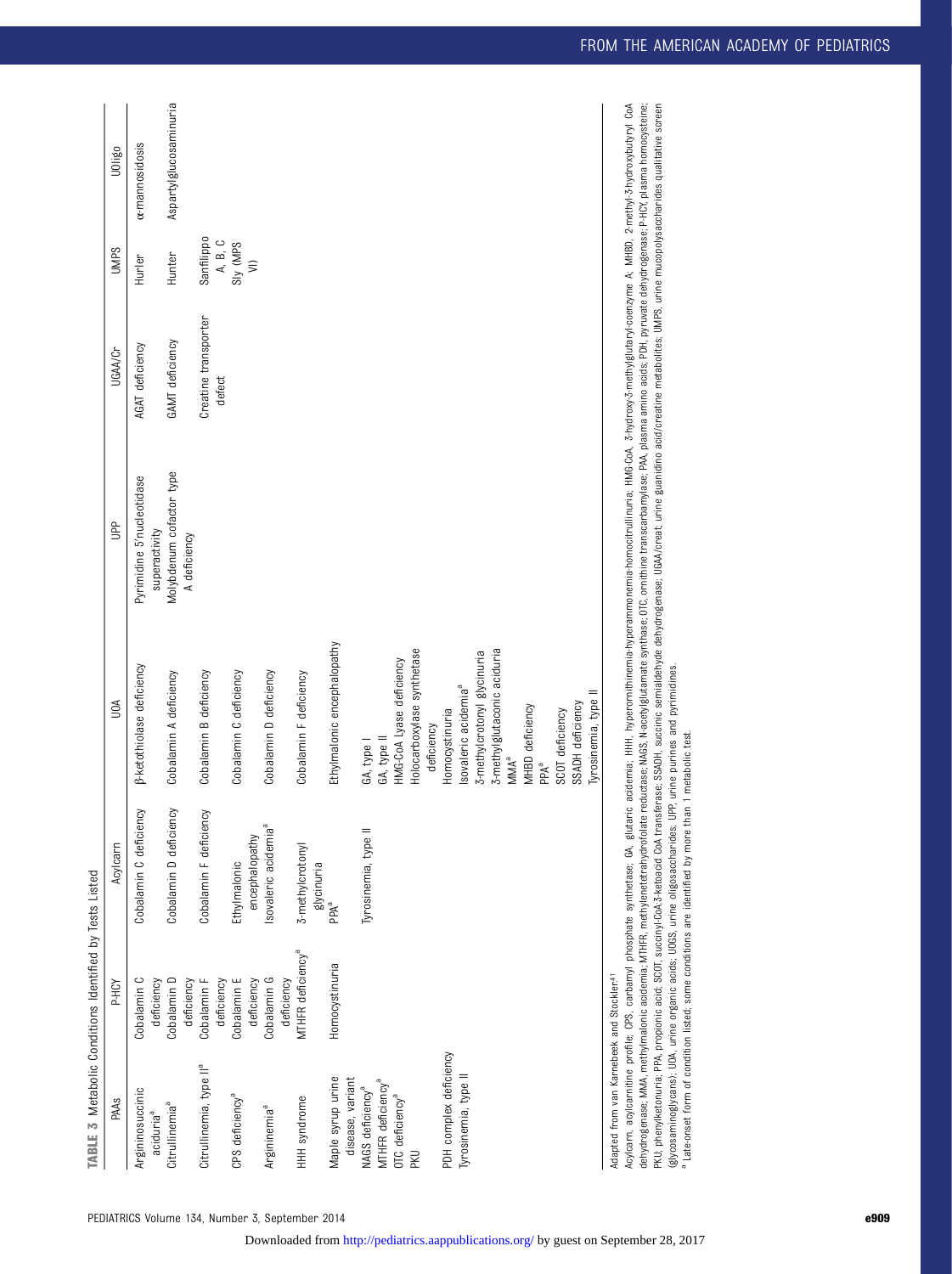far exceeds that of fragile X syndrome alone.46 Fragile X testing should be performed in all boys and girls with GDD/ID of unknown cause. Of boys with GDD/ID of uncertain cause, 2% to 3% will have fragile X syndrome (full mutation of *FMR1*, >200 CGG repeats), as will 1% to 2% of girls (full mutation).48

### **GENETIC TESTING FOR** NONSPECIFIC XLID

Nonse aan is 1995 Stevenson and Schwartz<sup>49</sup> suggest 2 clinical categories for those with XLID: syndromal and nonsyndromal. Syndromal refers to patients in whom physical or neurologic signs suggest a specific diagnosis; nonsyndromal refers to those with no signs or symptoms to guide the diagnostic process. Using this classification has practical applicability, because the pediatric primary care provider can establish a specific XLID syndrome on the basis of clinical findings. In contrast, nonsyndromal conditions can only be distinguished on the basis of the knowledge of their causative gene.50 In excess of 215 XLID conditions have been recorded, and >90 XLID genes have been identified.46,50

To address male patients with GDD/ID and X-linked inheritance, there are molecular genetic diagnostic "panels" of X-linked genes available clinically. These panels examine many genes in 1 "test sample." The problem for the clinical evaluation is in which patient to use which test panel, because there is no literature on head-to-head performance of test panels, and the test panels differ somewhat by genes included, test methods used, and the rate of a true pathogenic genetic diagnosis. Nevertheless, the imperative for the diagnostic evaluation remains the same for families and physicians, and there is a place for such testing in the clinical evaluation of children with GDD/ID. For patients with an X-linked pedigree, genetic testing using one of the panels is clinically indicated. The clinical geneticist is best suited to guide this genetic testing of patients with possible XLID. For patients with "syndromal" XLID (eg, Coffin-Lowry syndrome), a single gene test rather than a gene panel is indicated. Whereas those patients with "nonsyndromal" presentation might best be assessed by using a multigene panel comprising many of the more common nonsyndromal XLID genes. The expected rate of the diagnosis may be high. Stevenson and Schwartz<sup>46</sup> reported, for example, on 113 cases of nonspecific ID testing using a 9-gene panel of whom 9 (14.2%) had pathogenic mutations identified. de Brouwer et al<sup>51</sup> reported on 600 families with multiple boys with GDD/ID and normal karyotype and *FMR1* testing. Among those families with "an obligate female carrier" (defined by pedigree analysis and linkage studies), a specific gene mutation was identified in 42%. In addition, in those families with more than 2 boys with ID and no obligate female carrier or without linkage to the X chromosome, 17% of the ID cases could be explained by X-linked gene mutations. This very large study suggested that testing of individual boys for X-linked gene mutations is warranted.

Recently, clinical laboratories have begun offering "high-density" X-CMAs to assess for pathogenic CNVs (see previous discussion regarding microarrays) specifically for patients with XLID. Wibley et al<sup>30</sup> (2010) reported on CNVs in 251 families with evidence of XLID who were investigated by array comparative genomic hybridization on a high-density oligonucleotide Xchromosome array platform. They identified pathogenic CNVs in 10% of families. The high-density arrays for XLID are appropriate in those patients with syndromal or nonsyndromal XLID.

The expected diagnostic rate remains uncertain, although many pathogenic segmental duplications are reported (for a catalog of X-linked mutations and CNVs, see [http://www.ggc.org/re](http://www.ggc.org/research/molecular-studies/xlid.html)[search/molecular-studies/xlid.html](http://www.ggc.org/research/molecular-studies/xlid.html)).

Whole exome sequencing and wholegenome sequencing are emerging testing technologies for patients with nonspecific XLID. Recently, Tarpey et al<sup>52</sup> have reported the results of the largescale systematic resequencing of the coding X chromosome to identify novel genes underlying XLID. Gene coding sequences of 718 X-chromosome genes were screened via Sanger sequencing technology in probands from 208 families with probable XLID. This resequencing screen contributed to the identification of 9 novel XLID-associated genes but identified pathogenic sequence variants in only 35 of 208 (17%) of the cohort families. This figure likely underestimates the general contribution of sequence variants to XLID given the subjects were selected from a pool that had had previous clinical and molecular genetic screening.30

### **BOYS WITH SUSPECTED OR KNOWN** BOYS WITH SUSPECTED OR KNOWN

Table 4 lists some common XLID conditions. In cases in which the diagnosis is not certain, molecular genetic testing of patients for the specific gene is indicated, even if the pedigree does not indicate other affected boys (ie, cannot confirm X-linked inheritance).46

### **FEMALE GENDER AND MECP2 TESTING**

Rett syndrome is an X-linked condition that affects girls and results from MECP2 gene mutations primarily (at least 1 other gene has been determined causal in some patients with typical and atypical Rett syndrome: CDKL5). Girls with mutations in the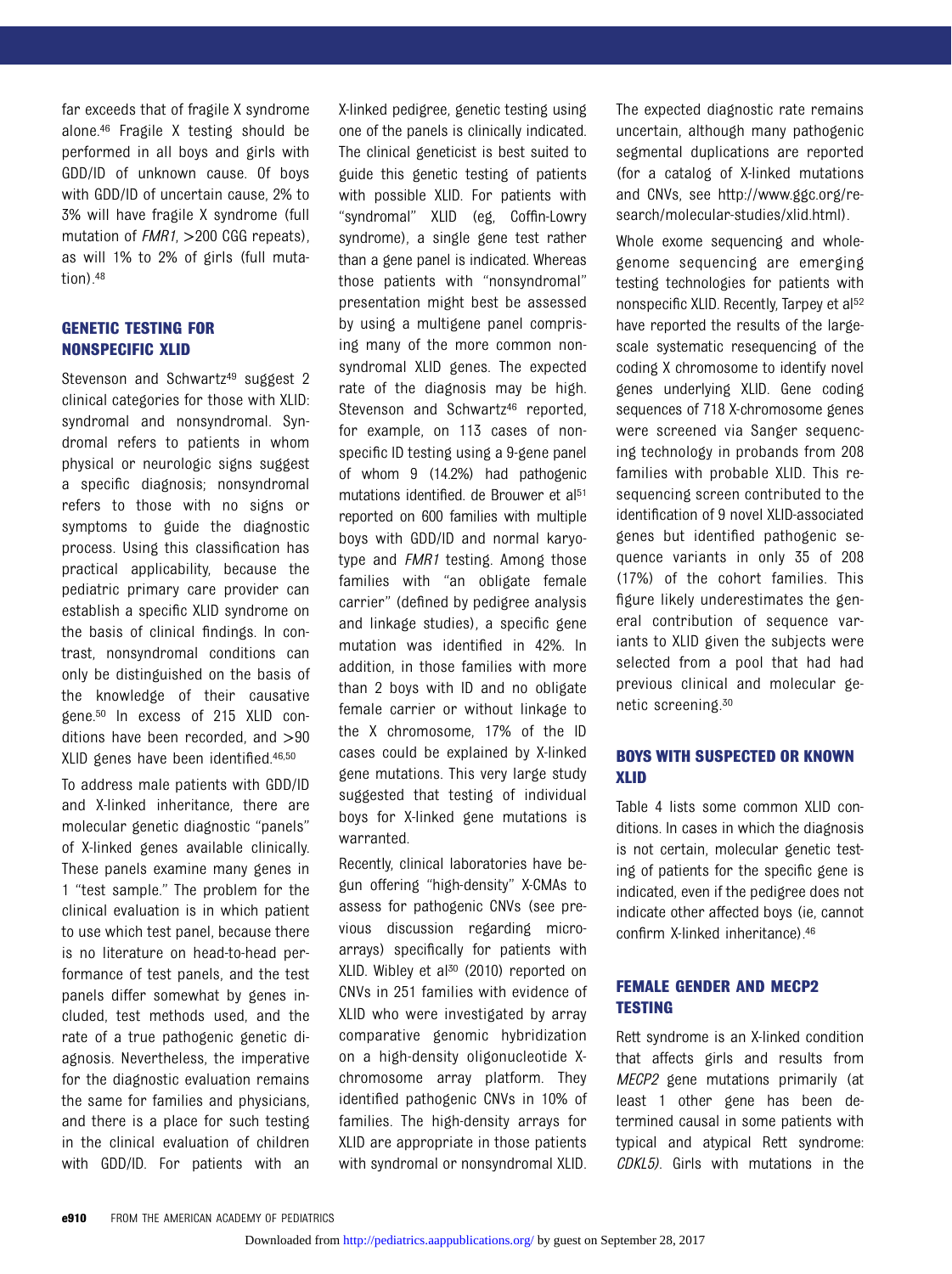MECP2 gene do not always present clinically with classic Rett syndrome. Several large case series have examined the rate of pathogenic MECP2 mutations in girls and boys with ID. The proportion of MECP2 mutations in these series ranged from 0% to 4.4% with the average of 1.5% among girls with moderate to severe ID.53-62 MECP2 mutations in boys present with severe neonatal encephalopathy and not with GDD/ID.

### **ADVANCES IN DIAGNOSTIC IMAGING** IMAGING

Currently, the literature does not indicate consensus on the role that neuroimaging, either by computed tomography (CT) or MRI, can play in the evaluation of children with GDD/ID. Current recommendations range from performing brain imaging on all patients with GDD/ID,<sup>63</sup> to performing it only on those with indications on clinical examination,12 to being considered as a second-line investigation to be undertaken when features in addition to GDD are detected either on history or physical examination. The finding of a brain abnormality or anomaly on neuroimaging may lead to the recognition of a specific cause of an individual child's developmental delay/ID in the same way that a dysmorphologic examination might lead to the inference of a particular clinical diagnosis. However, like other major or minor anomalies noted on physical examination, abnormalities on neuroimaging typically are not sufficient for determining the cause of the developmental delay/ID; the underlying precise, and presumably frequently genetic in origin, cause of the brain anomaly is often left unknown. Thus, although a central nervous system (CNS) anomaly (often also called a "CNS dysgenesis") is a useful finding and indeed may be considered, according to the definition of Schaefer and Bodensteiner,<sup>11</sup> a useful "diagnosis."

However, it is frequently not an etiologic or syndromic diagnosis. This distinction is not always made in the literature on the utility of neuroimaging in the evaluation of children with developmental delay/ID. The lack of a consistent use of this distinction has led to confusion regarding this particular issue.

Early studies on the use of CT in the evaluation of children with idiopathic ID64 indicated a low diagnostic yield for the nonspecific finding of "cerebral atrophy," which did not contribute to clarifying the precise cause of the ID.65 Later studies that used MRI to detect CNS abnormalities suggested that MRI was more sensitive than CT, with an increased diagnostic yield.10,66 The rate of abnormalities actually detected on imaging varies widely in the literature as a result of many factors, such as subject selection and the method of imaging used (ie, CT or MRI). Schaefer and Bodensteiner,<sup>63</sup> in their literature review, found reported ranges of abnormalities from 9% to 80% of those patients studied. Shevell et al<sup>10</sup> reported a similar range of finding in their review. For example, in 3 studies totaling 329 children with developmental delay in which CT was used in almost all patients and MRI was used in but a small sample, a specific cause was determined in 31.4%,<sup>67</sup> 27%,<sup>68</sup> and 30%69 of the children. In their systematic review of the literature, van Karnebeek et al<sup>12</sup> reported on 9 studies that used MRI in children with ID. The mean rate of abnormalities found was 30%, with a range of 6.2% to 48.7%. These investigators noted that more abnormalities were found in children with moderate to profound ID versus those with borderline to mild ID (mean yield of 30% and 21.2%, respectively). These authors also noted that none of the studies reported on the value of the absence of any neurologic abnormality for a diagnostic workup and

concluded that "the value for finding abnormalities or the absence of abnormalities must be higher" than the 30% mean rate implied.

If neuroimaging is performed in only selected cases, such as children with an abnormal head circumference or an abnormal focal neurologic finding, the rate of abnormalities detected is increased further than when used on a screening basis in children with a normal neurologic examination except for the documentation of developmental delay. Shevell et al<sup>68</sup> reported that the percentage of abnormalities were 13.9% if neuroimaging was performed on a "screening basis" but increased to 41.2% if performed on "an indicated basis." Griffiths et al<sup>70</sup> highlighted that the overall risk of having a specific structural abnormality found on MRI scanning was 28% if neurologic symptoms and signs other than developmental delay were present, but if the developmental delay was isolated, the yield was reduced to 7.5%. In a series of 109 children, Verbruggen et al71 reported an etiologic yield on MRI of 9%. They noted that all of these children had neurologic signs or an abnormal head circumference. In their practice parameter, the American Academy of Neurology and the Child Neurology Society<sup>10</sup> discussed other studies on smaller numbers of patients who showed similar results, which led to their recommendation that "neuroimaging is a recommended part of the diagnostic evaluation," particularly should there be abnormal findings on examination (ie, microcephaly, macrocephaly, focal motor findings, pyramidal signs, extrapyramidal signs) and that MRI is preferable to CT. However, the authors of the American College of Medical Genetics Consensus Conference Report<sup>10</sup> stated that neuroimaging by CT or MRI in normocephalic patients without focal neurologic signs should not be considered a "standard of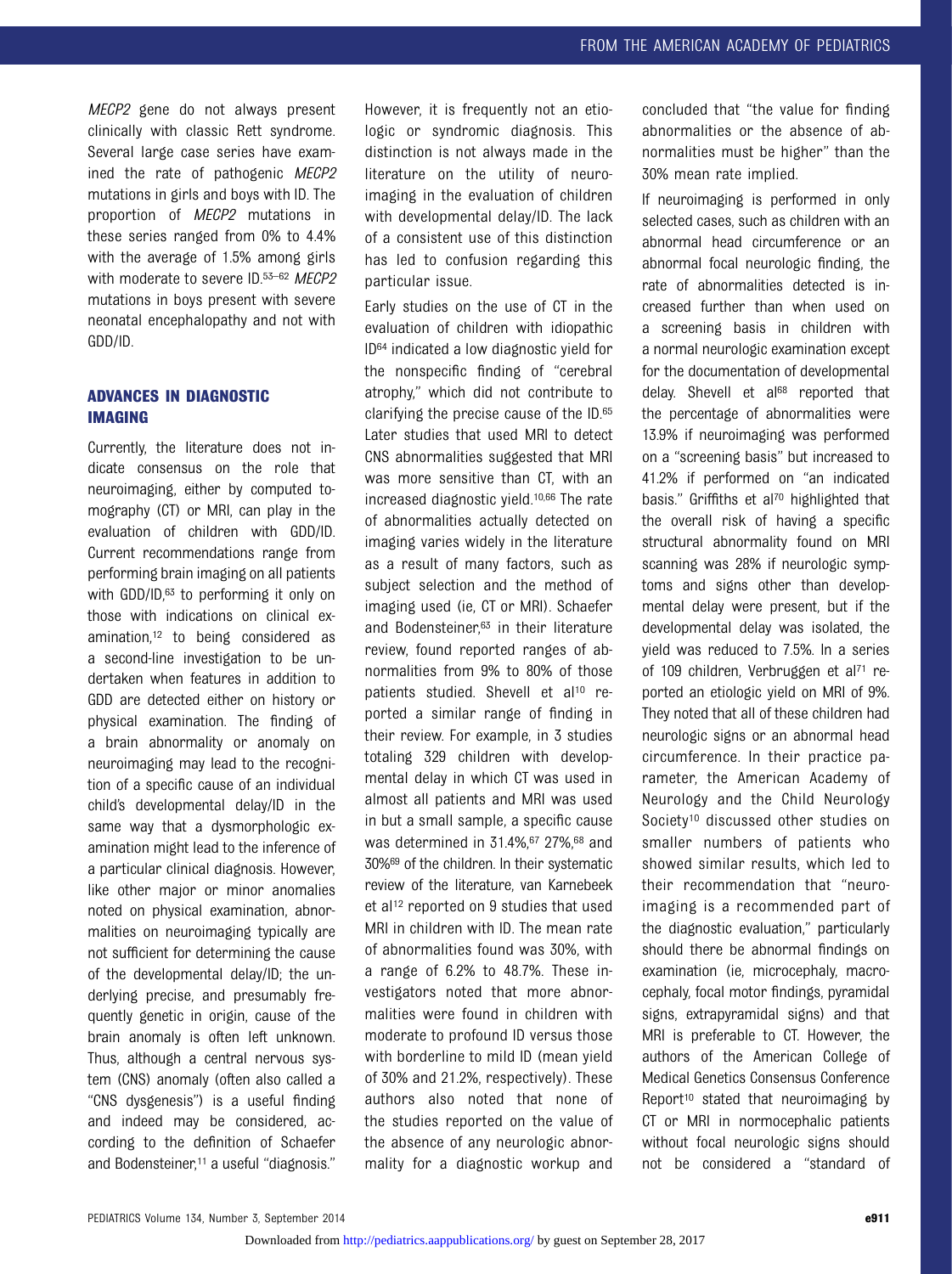#### TABLE 4 Common Recognizable XLID Syndromes

| Syndrome                                            | Common Manifestations                                                                                                   | Gene, Location             |
|-----------------------------------------------------|-------------------------------------------------------------------------------------------------------------------------|----------------------------|
| Aarskog syndrome                                    | Short stature, hypertelorism, downslanting palpebral fissures,                                                          | FGD1, Xp11.21              |
| Adrenoleukodystrophy                                | joint hyperextensibility, shawl scrotum<br>Variable and progressive vision and hearing loss, spasticity,                | ABCD1, Xq28                |
|                                                     | neurological deterioration associated with demyelination of                                                             |                            |
|                                                     | the central nervous system and adrenal insufficiency                                                                    |                            |
| Aicardi syndrome                                    | Agenesis of the corpus callosum, lacunar chorioretinopathy,<br>costovertebral anomalies, seizures in females            | Xp22                       |
| Allan-Herndon syndrome                              | Generalized muscle hypoplasia, childhood hypotonia, ataxia,<br>athetosis, dysarthria, progressing to spastic paraplegia | MCT8 (SLC16A2), Xq13       |
| ARX-related syndromes                               | Partington: dysarthria, dystonia, hyperreflexia, seizures. West:                                                        | ARX, Xp22.3                |
| (includes Partington, Proud, West,                  | infantile spasms, hypsarrhythmia. Proud: microcephaly,                                                                  |                            |
| XLAG syndromes and nonsyndromal XLMR)               | ACC, spasticity, seizures, ataxia, genital anomalies. XLAG:                                                             |                            |
|                                                     | lissencephaly, seizures, genital anomalies                                                                              |                            |
| ATRX syndrome (includes                             | Short stature, microcephaly, hypotonic facies with                                                                      | <i>XNP</i> , (XH2) Xq13.3  |
| ARTX, Chudley-Lowry, Carpenter-Waziri,              | hypertelorism, small nose, open mouth and prominent lips,                                                               |                            |
| Holmes-Gang, and Martinez spastic                   | brachydactyly, genital anomalies, hypotonia, in some cases                                                              |                            |
| paraplegia syndromes and                            | hemoglobin H inclusions in erythrocytes                                                                                 |                            |
| nonsyndromal XLMR)                                  |                                                                                                                         |                            |
| Christianson syndrome                               | Short stature, microcephaly, long narrow face, large ears, long                                                         | <i>SLC9A6</i> , Xq26       |
|                                                     | straight nose, prominent mandible, general asthenia, narrow                                                             |                            |
|                                                     | chest, long thin digits, adducted thumbs, contractures,                                                                 |                            |
|                                                     | seizures, autistic features, truncal ataxia, ophthalmoplegia,                                                           |                            |
|                                                     | mutism, incontinence, hypoplasia of the cerebellum, and<br>brain stem                                                   |                            |
| Coffin-Lowry syndrome                               | Short stature, distinctive facies, large soft hands, hypotonia,                                                         | RSK2, Xp22                 |
|                                                     | joint hyperextensibility, skeletal changes                                                                              |                            |
| Creatine transporter deficiency                     | Nondysmorphic, autistic, possibly progressive                                                                           | <i>SLC6A8</i> , Xq28       |
| Duchenne muscular dystrophy                         | Pseudohypertrophic muscular dystrophy                                                                                   | DMD, Xp21.3                |
| Fragile X syndrome                                  | Prominent forehead, long face, recessed midface, large ears,                                                            | FMR1, Xq27.3               |
|                                                     | prominent mandible, macroorchidism                                                                                      |                            |
| Hunter syndrome                                     | Progressive coarsening of face, thick skin, cardiac valve disease,<br>joint stiffening, dysostosis multiplex            | IDS, Xq28                  |
| Incontinentia pigmenti                              | Sequence of cutaneous blistering, verrucous thickening, and                                                             | <i>NEMO</i> (IKB6KG), Xq28 |
|                                                     | irregular pigmentation. May have associated CNS, ocular                                                                 |                            |
|                                                     | abnormalities                                                                                                           |                            |
| Lesch-Nyhan syndrome                                | Choreoathetosis, spasticity, seizures, self-mutilation, uric acid<br>urinary stones                                     | HPRT, Xq26                 |
| Lowe syndrome                                       | Short stature, cataracts, hypotonia, renal tubular dysfunction                                                          | <i>OCRL</i> , Xq26.1       |
| MECP2 duplication syndrome                          | Hypotonia, progressing to spastic paraplegia, recurrent                                                                 | MECP2, Xq28                |
|                                                     | infections                                                                                                              |                            |
| Menkes syndrome                                     | Growth deficiency, full cheeks, sparse kinky hair, metaphyseal                                                          | ATP7A, Xpl3.3              |
|                                                     | changes, limited spontaneous movement, hypertonicity,                                                                   |                            |
|                                                     | seizures, hypothermia, lethargy, arterial tortuosity, death in                                                          |                            |
|                                                     | early childhood                                                                                                         |                            |
| Pelizaeus-Merzbacher disease                        | Nystagmus, truncal hypotonia, progressive spastic paraplegia,                                                           | PLP, Xq21.1                |
|                                                     | ataxia, dystonia                                                                                                        |                            |
| Renpenning syndrome (includes                       | Short stature, microcephaly, small testes. May                                                                          | PQBP1, Xp11.3              |
| Sutherland-Haan, cerebropalatocardiac,              | have ocular or genital abnormalities                                                                                    |                            |
| Golabi-Ito-Hall, Porteous syndrome<br>Rett syndrome | XLMR in girls, cessation and regression of development in early                                                         | MECP2, Xq28                |
|                                                     | childhood, truncal ataxia, autistic features, acquired                                                                  |                            |
|                                                     | microcephaly                                                                                                            |                            |
| X-linked hydrocephaly-MASA spectrum                 | Hydrocephalus, adducted thumbs, spastic paraplegia                                                                      | L1CAM, Xq28                |

Reproduced with permission from Stevenson and Schwartz.46

practice" or mandatory and believed that decisions regarding "cranial imaging will need to follow (not precede) a thorough assessment of the patient and the clinical presentation." In contrast, van Karnebeek et al<sup>12</sup> found that

MRI alone leads to an etiologic diagnosis in a much lower percentage of patients studied. They cited Kjos et al,72 who reported diagnoses in 3.9% of patients who had no known cause for their ID and who did not manifest either

a progressive or degenerative course in terms of their neurologic symptomatology. Bouhadiba et al<sup>73</sup> reported diagnoses in 0.9% of patients with neurologic symptoms, and in 4 additional studies, no etiologic or syndromic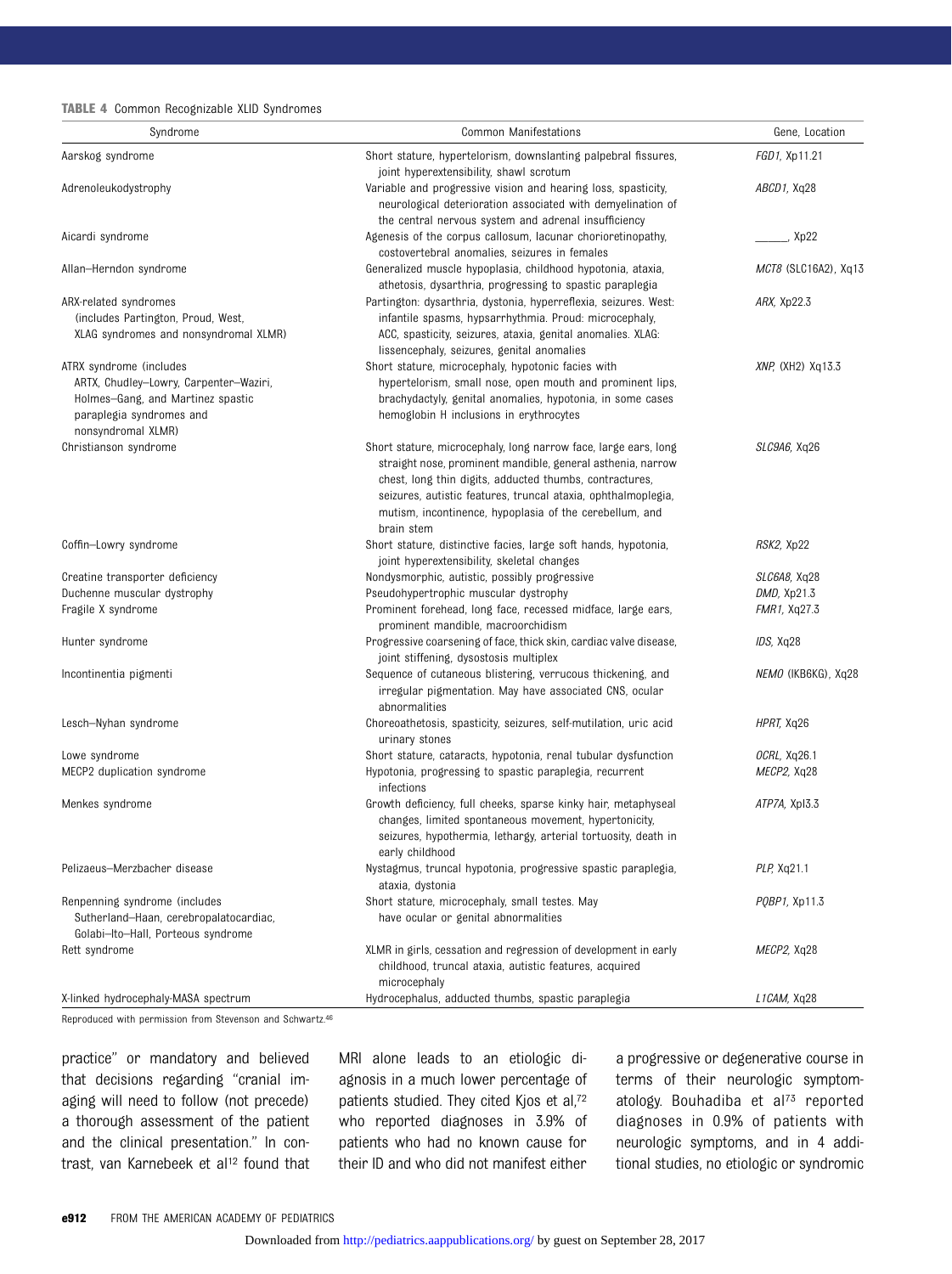diagnosis on the basis of neuroimaging alone was found.65,69,74,75 The authors of 3 studies reported the results on unselected patients; Majnemer and Shevell<sup>67</sup> reported a diagnosis by this typed unselected investigation in 0.2%, Stromme<sup>76</sup> reported a diagnosis in 1.4% of patients, and van Karnebeek et al40 reported a diagnosis in 2.2% of patients.

Although a considerable evolution has occurred over the past 2 decades in neuroimaging techniques and modalities, for the most part with the exception of proton magnetic resonance spectroscopy, this has not been applied or reported in the clinical situation of developmental delay/ID in childhood. Proton resonance spectroscopy provides a noninvasive mechanism of measuring brain metabolites, such as lactate, using technical modifications to MRI. Martin et al<sup>77</sup> did not detect any differences in brain metabolite concentrations among stratifications of GDD/ID into mild, moderate, and severe levels. Furthermore, they did not detect any significant differences in brain metabolite concentration between children with GDD/ID and age-matched typically developing control children. Thus, these authors concluded that proton resonance spectroscopy "has little information concerning cause of unexplained DD." Similarly, the studies by Martin et al<sup>77</sup> and Verbruggen et al<sup>71</sup> did not reveal that proton magnetic resonance spectroscopy was particularly useful in the determination of an underlying etiologic diagnosis in children with unexplained developmental delay/ID.

All of these findings suggest that abnormal findings on MRI are seen in ∼30% of children with developmental delay/ID. However, only in a fraction of these children does MRI lead to an etiologic or syndromic diagnosis. The precise value of a negative MRI result in leading to a diagnosis has not yet

been studied in detail. In addition, MRI in the young child with developmental delay/ID invariably requires sedation or, in some cases, anesthesia to immobilize the child to accomplish the imaging study. This need, however, is decreasing with faster acquisition times provided by more modern imaging technology. Although the risk of sedation or anesthesia is small, it still merits consideration within the decision calculus for practitioners and the child's family.63,78,79 Thus, although MRI is often useful in the evaluation of the child with developmental delay/ID, at present, it cannot be definitively recommended as a mandatory study, and it certainly has higher diagnostic yields when concurrent neurologic indications exist derived from a careful physical examination of the child (ie, microcephaly, microcephaly, seizures, or focal motor findings).

# RECOMMENDED APPROACH

The following is the recommended medical genetic diagnostic evaluation flow process for a new patient with GDD/ID. All patients with ID, irrespective of degree of disability, merit a comprehensive medical evaluation coordinated by the medical home in conjunction with the medical genetics specialist. What follows is the clinical genetics evaluation (Fig 1):

- 1. Complete medical history; 3-generation family history; and physical, dysmorphologic, and neurologic examinations.
- 2. If the specific diagnosis is certain, inform the family and the medical home, providing informational resources for both; set in place an explicit shared health care plan<sup>80</sup> with the medical home and family, including role definitions; provide sources of information and support to the family; provide genetic counseling services by a certified genetic counselor; and discuss

treatment and prognosis. Confirm the clinical diagnosis with the appropriate genetic testing, as warranted by clinical circumstances.

- 3. If a specific diagnosis is suspected, arrange for the appropriate diagnostic studies to confirm including single-gene tests or chromosomal microarray test.
- 4. If diagnosis is unknown and no clinical diagnosis is strongly suspected, begin the stepwise evaluation process:
	- a. Chromosomal microarray should be performed in all.
	- b. Specific metabolic testing should be considered and should include serum total homocysteine, acyl-carnitine profile, amino acids; and urine organic acids, glycosaminoglycans, oligosaccharides, purines, pyrimidines, GAA/creatine metabolites.
	- c. Fragile X genetic testing should be performed in all.
- 5. If no diagnosis is established:
	- a. Male gender and family history suggestive X-linkage, complete XLID panel that contains genes causal of nonsyndromic XLID and complete high-density X-CMA. Consider X-inactivation skewing in the mother of the proband.
	- b. Female gender: complete MECP2 deletion, duplication, and sequencing study.
- 6. If microcephaly, macrocephaly, or abnormal findings on neurologic examination (focal motor findings, pyramidal signs, extrapyramidal signs, intractable epilepsy, or focal seizures), perform brain MRI.
- 7. If brain MRI findings are negative or normal, review status of diagnostic evaluation with family and medical home.
- 8. Consider referrals to other specialists, signs of inborn errors of metabolism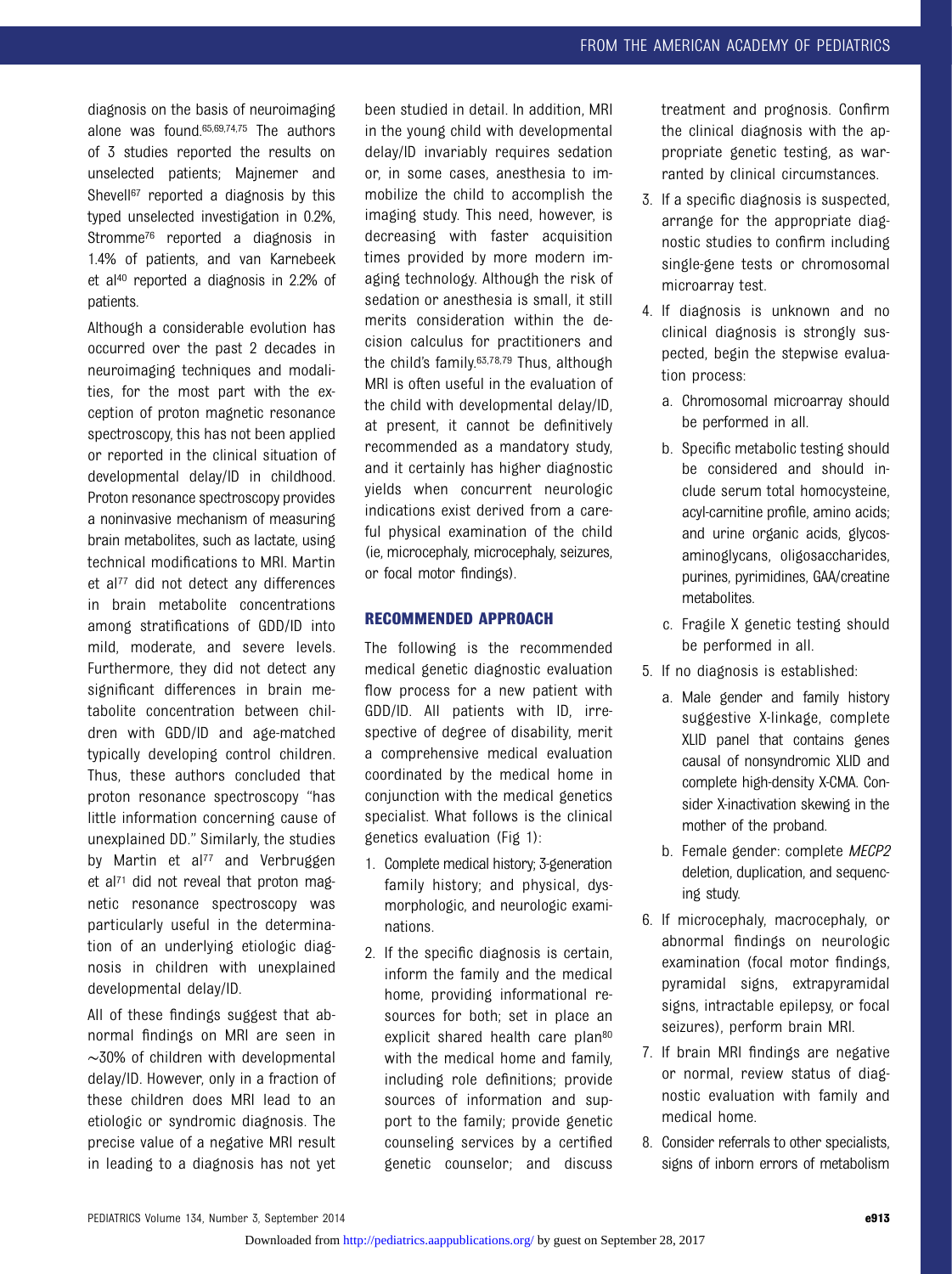

#### **FIGURE 1**

----------<br>Diagnostic process and care planning. Metabolic test 1: blood homocysteine, acylcarnitine profile, amino acids; and, urine organic acids, glycosaminoglycans, oligosaccharides, purines, pyrimidines, GAA/creatine metabolites. Metabolic test 2 based on clinical signs and symptoms. FH, family history; MH, medical history; NE, neurologic examination; PE, physical and dysmorphology examination.

for which screening has not yet been performed, etc.

9. If no further studies appear warranted, develop a plan with the family and medical home for needed services for child and family; also develop a plan for diagnostic reevaluation.

### THE SHARED EVALUATION AND<br>CARE PLAN FOR LIMITED ACCESS CARE PLAN FOR LIMITED ACCESS

Health care systems, processes, and outcomes vary geographically, and not all of what is recommended in this clinical report is easily accessible in all regions of the United States.21,81–<sup>84</sup> Consequently, local factors affect the

process of evaluation and care. These arrangements are largely by local custom or design. In some areas, there may be quick access and intimate coordination between the medical home and medical genetics specialist, but in other regions, access may be constrained by distance or by decreased capacity, making for long wait times for appointments. Some general pediatricians have the ability to interpret the results of genetic testing that they may order. In addition, children with GDD or ID are often referred by pediatricians to developmental pediatricians, child neurologists, or other subspecialists. It is appropriate for some elements of the medical genetic evaluation to be performed by physicians other than medical geneticists if they have the ability to interpret the test results and provide appropriate counseling to the families. In such circumstances, the diagnostic evaluation process can be designed to address local particularities. The medical home is responsible for referrals of the family and child to the appropriate special education or early developmental services professional for individualized services. In addition, the medical home can begin the process of the diagnostic evaluation if access is a problem and in coordination with colleagues in medical genetics.80,85 What follows is a suggested process for the evaluation by the medical home and the medical genetics specialist and only applies where access is a problem; any such process is better established with local particularities in mind:

Medical home completes the medical evaluation, determines that GDD/ID is present, counsels family, refers to educational services, completes a 3 generation family history, and completes the physical examination and addresses the following questions:

1. Does the child have abnormalities on the dysmorphologic examination?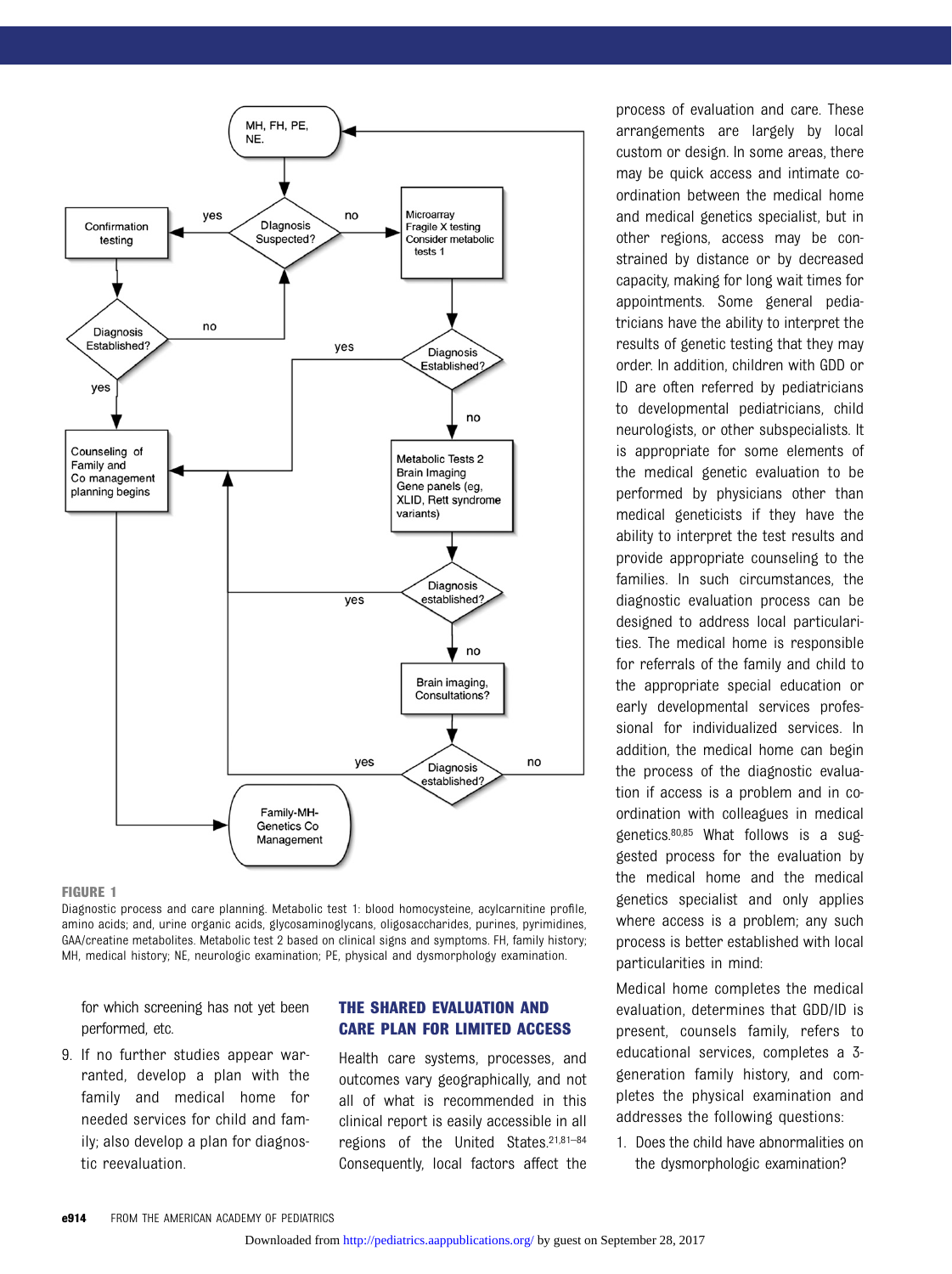- a. If no or uncertain, obtain microarray, perform fragile X testing, and consider the metabolic testing listed previously. Confirm that newborn screening was completed and reported negative. Refer to medical genetics while testing is pending.
- b. If yes, send case summary and clinical photo to medical genetics center for review for syndrome identification. If diagnosis is suspected, arrange for expedited medical genetics referral and hold all testing listed above. Medical geneticist to arrange visit with genetic counselor for testing for suspected condition.
- 2. Does the child have microcephaly, macrocephaly, or abnormal neurologic examination (listed above)? If "yes," measure parental head circumferences and review the family history for affected and unaffected members. If normal head circumferences in both parents and negative family history, obtain brain MRI and refer to medical genetics.
- 3. Does child also have features of autism, cerebral palsy, epilepsy, or sensory disorders (deafness, blindness)? This protocol does not address these patients; manage and refer as per local circumstances.
- 4. As above are arranged and completed and negative, refer to medical genetics and hold on additional diagnostic testing until consultation completed. Continue with current medical home family support services and health care.
- 5. Should a diagnosis be established, the medical home, medical geneticist, and family might then agree to a care plan with explicit roles and responsibilities of all.
- 6. Should a diagnosis not be established by medical genetics consultation, the medical home, family, and

medical geneticist can then agree on the frequency and timing of diagnostic reevaluation while providing the family and child services needed.

## EMERGING TECHNOLOGIES

Several research reports have cited whole-exome sequencing and wholegenome sequencing in patients with known clinical syndromes for whom the causative gene was unknown. These research reports identified the causative genes in patients with rare syndromes (eg, Miller syndrome,86 Charcot-Marie-Tooth disease,<sup>87</sup> and a child with severe inflammatory bowel disease<sup>88</sup>). Applying similar whole-genome sequencing of a family of 4 with 1 affected individual, Roach et al<sup>86</sup> identified the genes for Miller syndrome and primary ciliary dyskinesia. The ability to do whole-genome sequencing and interpretation at an acceptable price is on the horizon.87,89 The use of exome or whole-genome sequencing challenges the field of medical genetics in ways not yet fully understood. When a child presents with ID and whole-genome sequencing is applied, one will identify mutations that are unrelated to the question being addressed, in this case "What is the cause of the child's intellectual disability?" One assumes that this will include mutations that families do not want to have (eg, adult-onset disorders for which no treatment now exists). This is a sea change for the field of medical genetics, and the implications of this new technology have not been fully explored. In addition, ethical issues regarding validity of new tests, uncertainty, and use of resources will need to be addressed as these technologies become available for clinical use.<sup>90,91</sup>

### **CONCLUSIONS** CONCLUSIONS

The medical genetic diagnostic evaluation of the child with GDD/ID is best accomplished in collaboration with the medical home and family by using this

clinical report to guide the process. The manner in which the elements of this clinical protocol are applied is subject to local circumstances, as well as the decision-making by the involved pediatric primary care provider and family. The goals and the process of the diagnostic evaluation are unchanged: to improve the health and well-being of those with GDD/ID. It is important to emphasize the new role of the genomic microarray as a first-line test, as well as the renewal of efforts to identify the child with an inborn error of metabolism. The future use of whole-genome sequencing offers promise and challenges needing to be addressed before regular implementation in the clinic.

#### **LEAD AUTHORS**

John B. Moeschler, MD, MS, FAAP, FACMG Michael Shevell, MDCM, FRCP

### **AMERICAN ACADEMY OF PEDIATRICS** COMMITTEE ON GENETICS, 2013–<br>2014

2014 Robert A. Saul, MD, FAAP, Chairperson Emily Chen, MD, PhD, FAAP Debra L. Freedenberg, MD, FAAP Rizwan Hamid, MD, FAAP Marilyn C. Jones, MD, FAAP Joan M. Stoler, MD, FAAP Beth Anne Tarini, MD, MS, FAAP

PAST COMMITTEE MEMBERS Stephen R. Braddock, MD John B. Moeschler, MD, MS, FAAP, FACMG

**Michael Shevell, MDCM, FRCP** 

#### **TIAISONS**

Katrina M. Dipple, MD, PhD – American College of Medical Genetics

Melissa A. Parisi, MD, PhD – Eunice Kennedy Shriver National Institute of Child Health and Human Development

Nancy Rose, MD – American College of Obstetricians and Gynecologists

Joan A. Scott, MS, CGC – Health Resources and Services Administration, Maternal and Child Health Bureau

Stuart K. Shapira, MD, PhD – Centers for Disease Control and Prevention

### **STAFF**

.<br>Paul Spire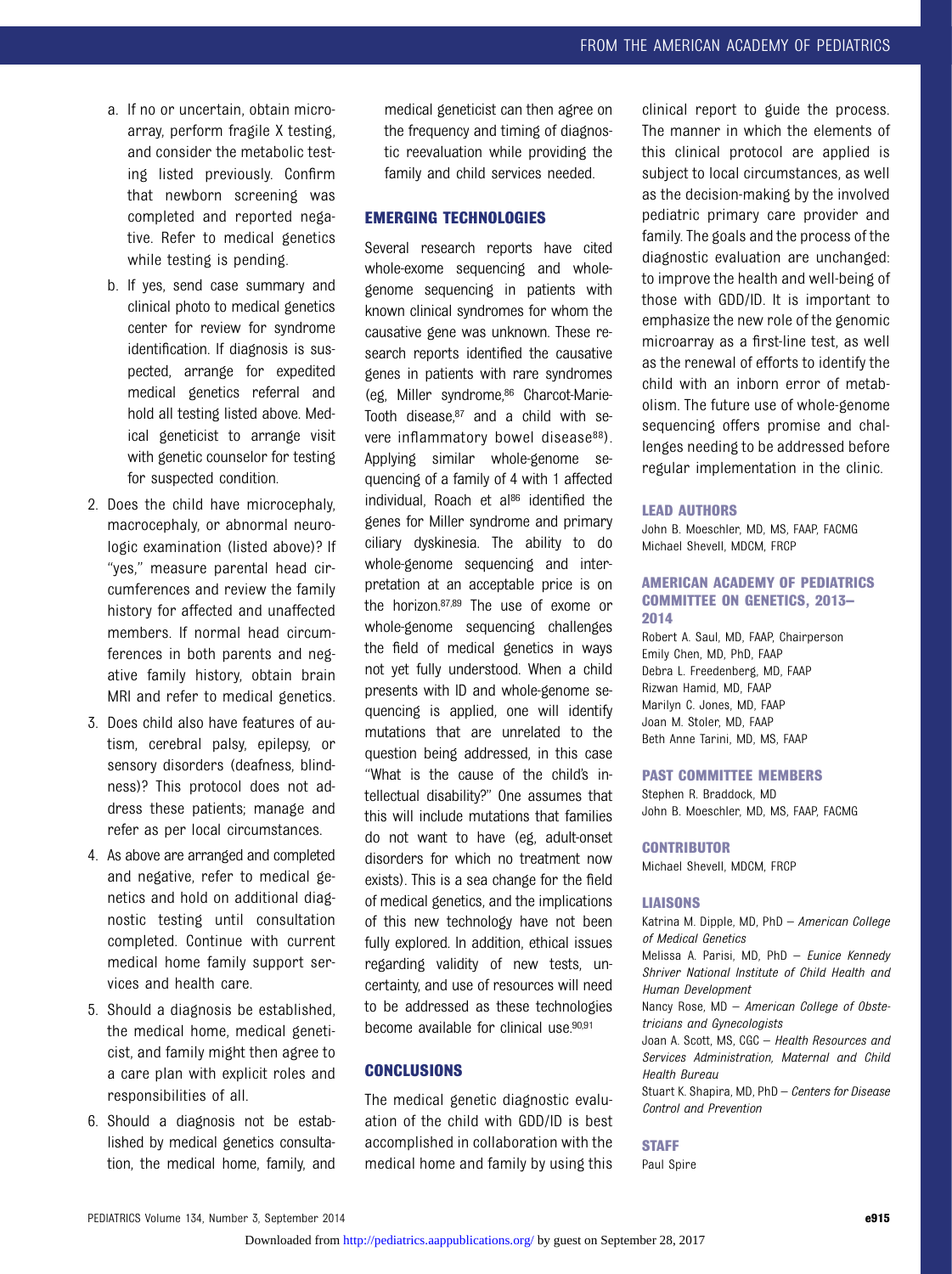### **REFERENCES**

- 1. Moeschler JB, Shevell M; American Academy of Pediatrics Committee on Genetics. Clinical genetic evaluation of the child with mental retardation or developmental delays. Pediatrics. 2006;117(6):2304–2316
- 2. Johnson CP, Myers SM; American Academy of Pediatrics Council on Children With Disabilities. Identification and evaluation of children with autism spectrum disorders. Pediatrics. 2007;120(5):1183–1215
- 3. Lopez-Rangel E, Mickelson E, Lewis MES. The value of a genetic diagnosis for individuals with intellectual disabilities: optimising healthcare and function across the lifespan. Br J Dev Disabil. 2008;54(107 pt 2):69–82
- 4. Ronen GM, Fayed N, Rosenbaum PL. Outcomes in pediatric neurology: a review of conceptual issues and recommendations. The 2010 Ronnie Mac Keith Lecture. Dev Med Child Neurol. 2011;53(4):305–312
- 5. Rosenbaum PL. Prevention of psychosocial problems in children with chronic illness. CMAJ. 1988;139(4):293–295
- 6. Makela NL, Birch PH, Friedman JM, Marra CA. Parental perceived value of a diagnosis for intellectual disability (ID): a qualitative comparison of families with and without a diagnosis for their child's ID. Am J Med Genet A. 2009;149A(11):2393–2402
- 7. Schalock RL, Luckasson RA, Shogren KA, et al. The renaming of mental retardation: understanding the change to the term intellectual disability. Intellect Dev Disabil. 2007;45(2):116–124
- 8. Moeschler JB, Nisbeft J. Invited comment on terminology. Am J Med Genet A. 2011; 155A(5):972–973
- 9. Centers for Disease Control and Prevention. Economic costs associated with mental retardation, cerebral palsy, hearing loss, and vision impairment—United States, 2003. MMWR Morb Mortal Wkly Rep. 2004;53(3):57–59
- 10. Shevell M, Ashwal S, Donley D, et al; Quality Standards Subcommittee of the American Academy of Neurology; Practice Committee of the Child Neurology Society. Practice parameter: evaluation of the child with global developmental delay: report of the Quality Standards Subcommittee of the American Academy of Neurology and The Practice Committee of the Child Neurology Society. Neurology. 2003;60(3):367–380
- 11. Schaefer GB, Bodensteiner JB. Evaluation of the child with idiopathic mental retardation. Pediatr Clin North Am. 1992;39(4):929–943
- 12. van Karnebeek CD, Jansweijer MC, Leenders AG, Offringa M, Hennekam RC. Diagnostic investigations in individuals with mental

retardation: a systematic literature review of their usefulness. Eur J Hum Genet. 2005; 13(1):6–25

- 13. Van Karnebeek CS, Stockler IS. Evidencebased approach to identify treatable metabolic diseases causing intellectual disability. Paper presented at: Annual Conference of the American College of Medical Genetics; March 11, 2011; Vancouver, BC, Canada
- 14. Manning M, Hudgins L; Professional Practice and Guidelines Committee. Array-based technology and recommendations for utilization in medical genetics practice for detection of chromosomal abnormalities. Genet Med. 2010;12(11):742–745
- 15. Miller DT, Adam MP, Aradhya S, et al. Consensus statement: chromosomal microarray is a first-tier clinical diagnostic test for individuals with developmental disabilities or congenital anomalies. Am J Hum Genet. 2010;86(5):749–764
- 16. Coulter ME, Miller DT, Harris DJ, et al. Chromosomal microarray testing influences medical management. Genet Med. 2011; 13(9):770–776
- 17. Nowakowska B, Stankiewicz P, Obersztyn E, et al. Application of metaphase HR-CGH and targeted Chromosomal Microarray Analyses to genomic characterization of 116 patients with mental retardation and dysmorphic features. Am J Med Genet A. 2008; 146A(18):2361–2369
- 18. Pickering DL, Eudy JD, Olney AH, et al. Arraybased comparative genomic hybridization analysis of 1176 consecutive clinical genetics investigations. Genet Med. 2008;10 (4):262–266
- 19. Aradhya S, Manning MA, Splendore A, Cherry AM. Whole-genome array-CGH identifies novel contiguous gene deletions and duplications associated with developmental delay, mental retardation, and dysmorphic features. Am J Med Genet A. 2007;143A (13):1431–1441
- 20. Adam MP, Justice AN, Schelley S, Kwan A, Hudgins L, Martin CL. Clinical utility of array comparative genomic hybridization: uncovering tumor susceptibility in individuals with developmental delay. J Pediatr. 2009;154(1):143–146
- 21. Saul RA, Moeschler JB. How best to use CGH arrays in the clinical setting. Genet Med. 2009;11(5):371–, author reply 371– 372
- 22. Bremer A, Giacobini M, Eriksson M, et al. Copy number variation characteristics in subpopulations of patients with autism spectrum disorders. Am J Med Genet B Neuropsychiatr Genet. 2011;156(2):115–124
- 23. Fan YS, Jayakar P, Zhu H, et al. Detection of pathogenic gene copy number variations in patients with mental retardation by genomewide oligonucleotide array comparative genomic hybridization. Hum Mutat. 2007;28(11):1124–1132
- 24. Bar-Shira A, Rosner G, Rosner S, Goldstein M, Orr-Urtreger A. Array-based comparative genome hybridization in clinical genetics. Pediatr Res. 2006;60(3):353–358
- 25. Vissers LE, de Vries BB, Veltman JA. Genomic microarrays in mental retardation: from copy number variation to gene, from research to diagnosis. J Med Genet. 2010; 47(5):289–297
- 26. Redon R, Ishikawa S, Fitch KR, et al. Global variation in copy number in the human genome. Nature. 2006;444(7118):444–454
- 27. Iafrate AJ, Feuk L, Rivera MN, et al. Detection of large-scale variation in the human genome. Nat Genet. 2004;36(9):949–951
- 28. Michelson DJ, Shevell MI, Sherr EH, Moeschler JB, Gropman AL, Ashwal S. Evidence report: Genetic and metabolic testing on children with global developmental delay: report of the Quality Standards Subcommittee of the American Academy of Neurology and the Practice Committee of the Child Neurology Society. Neurology. 2011;77(17):1629–1635
- 29. Taylor MR, Jirikowic J, Wells C, et al. High prevalence of array comparative genomic hybridization abnormalities in adults with unexplained intellectual disability. Genet Med. 2010;12(1):32–38
- 30. Whibley AC, Plagnol V, Tarpey PS, et al. Fine-scale survey of X chromosome copy number variants and indels underlying intellectual disability. Am J Hum Genet. 2010; 87(2):173–188
- 31. Hoyer J, Dreweke A, Becker C, et al. Molecular karyotyping in patients with mental retardation using 100K single-nucleotide polymorphism arrays. J Med Genet. 2007; 44(10):629–636
- 32. Lee C, Iafrate AJ, Brothman AR. Copy number variations and clinical cytogenetic diagnosis of constitutional disorders. Nat Genet. 2007;39(suppl 7):S48–S54
- 33. Van Naarden Braun K, Yeargin-Allsopp M. Epidemiology of intellectual disabilities. In: Levene MI, Chervenak FA, eds. Fetal and Neonatal Neurology and Neurosurgery. 4th ed . London: Elsevier; 2009:876–897
- 34. Tsuchiya KD, Shaffer LG, Aradhya S, et al. Variability in interpreting and reporting copy number changes detected by arraybased technology in clinical laboratories. Genet Med. 2009;11(12):866–873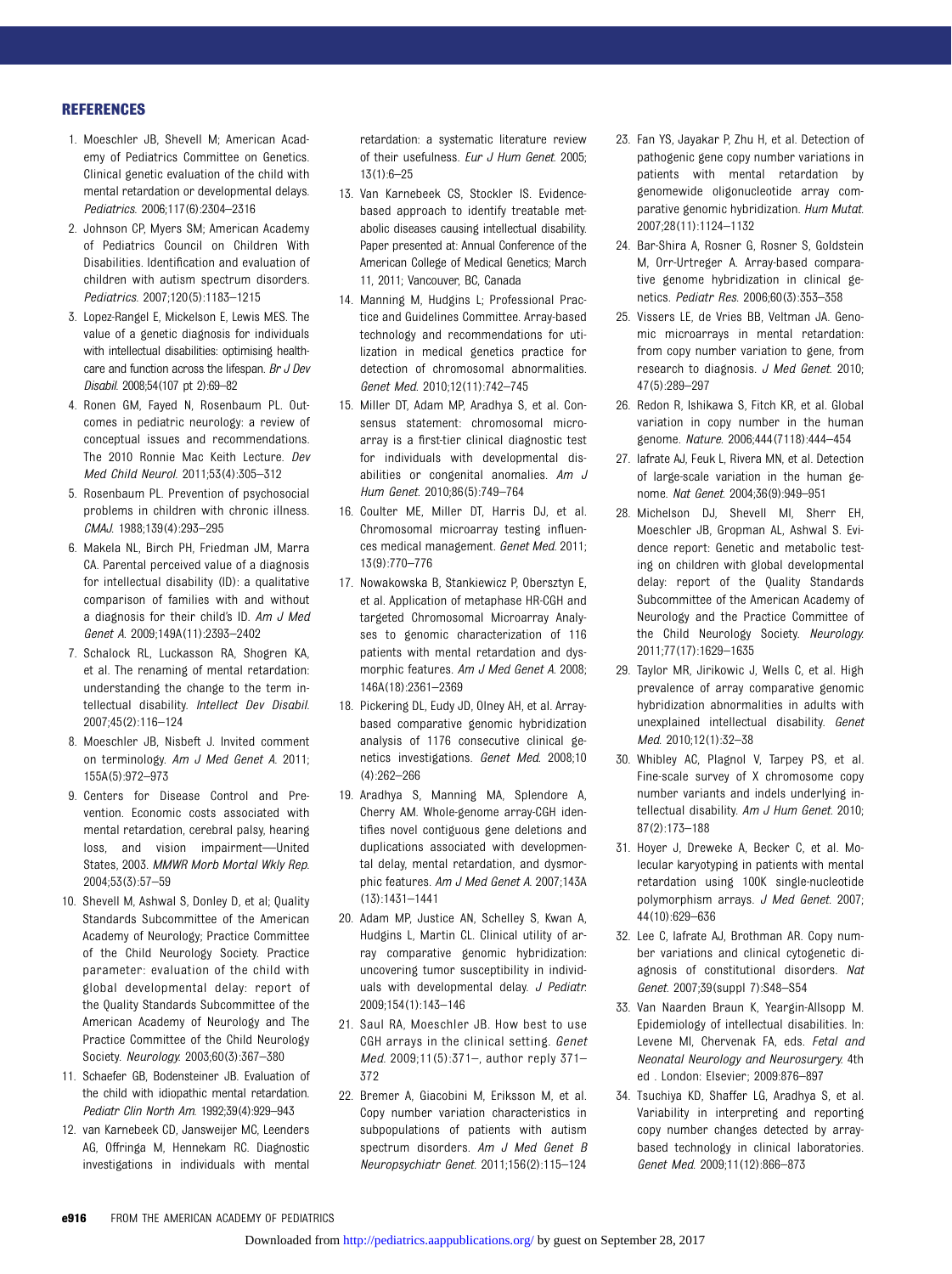- 35. Tucker T, Montpetit A, Chai D, et al. Comparison of genome-wide array genomic hybridization platforms for the detection of copy number variants in idiopathic mental retardation. BMC Med Genomics. 2011;4:25
- 36. Kaminsky EB, Kaul V, Paschall J, et al. An evidence-based approach to establish the functional and clinical significance of copy number variants in intellectual and developmental disabilities. Genet Med. 2011; 13(9):777–784
- 37. Lion-François L, Cheillan D, Pitelet G, et al. High frequency of creatine deficiency syndromes in patients with unexplained mental retardation. Neurology. 2006;67(9):1713–1714
- 38. Caldeira Araújo H, Smit W, Verhoeven NM, et al. Guanidinoacetate methyltransferase deficiency identified in adults and a child with mental retardation. Am J Med Genet A. 2005;133A(2):122–127
- 39. Engbers HM, Berger R, van Hasselt P, et al. Yield of additional metabolic studies in neurodevelopmental disorders. Ann Neurol. 2008;64(2):212–217
- 40. van Karnebeek CD, Scheper FY, Abeling NG, et al. Etiology of mental retardation in children referred to a tertiary care center: a prospective study. Am J Ment Retard. 2005;110(4):253–267
- 41. van Karnebeek CD, Stockler S. Treatable inborn errors of metabolism causing intellectual disability: a systematic literature review. Mol Genet Metab. 2012;105(3):368–381
- 42. Arias A, Corbella M, Fons C, et al. Creatine transporter deficiency: prevalence among patients with mental retardation and pitfalls in metabolite screening. Clin Biochem. 2007;40(16–17):1328–1331
- 43. Clark AJ, Rosenberg EH, Almeida LS, et al. X-linked creatine transporter (SLC6A8) mutations in about 1% of males with mental retardation of unknown etiology. Hum Genet. 2006;119(6):604–610
- 44. Yeargin-Allsopp M, Murphy CC, Cordero JF, Decouflé P, Hollowell JG. Reported biomedical causes and associated medical conditions for mental retardation among 10-year-old children, metropolitan Atlanta, 1985 to 1987. Dev Med Child Neurol. 1997;39 (3):142–149
- 45. Leonard H, Wen X. The epidemiology of mental retardation: challenges and opportunities in the new millennium. Ment Retard Dev Disabil Res Rev. 2002;8(3):117–134
- 46. Stevenson RE, Schwartz CE. X-linked intellectual disability: unique vulnerability of the male genome. Dev Disabil Res Rev. 2009;15(4):361–368
- 47. Raymond FL. X linked mental retardation: a clinical guide. J Med Genet. 2006;43(3): 193–200
- 48. Hersh JH, Saul RA; Committee on Genetics. Health supervision for children with fragile X syndrome. Pediatrics. 2011;127(5):994–1006
- 49. Stevenson RE, Schwartz CE. Clinical and molecular contributions to the understanding of X-linked mental retardation. Cytogenet Genome Res. 2002;99(1–4):265–275
- 50. Chiurazzi P, Schwartz CE, Gecz J, Neri G. XLMR genes: update 2007. Eur J Hum Genet. 2008;16(4):422–434
- 51. de Brouwer AP, Yntema HG, Kleefstra T, et al. Mutation frequencies of X-linked mental retardation genes in families from the EuroMRX consortium. Hum Mutat. 2007; 28(2):207–208
- 52. Tarpey PS, Smith R, Pleasance E, et al. A systematic, large-scale resequencing screen of X-chromosome coding exons in mental retardation. Nat Genet. 2009;41(5):535– 543
- 53. Couvert P, Bienvenu T, Aquaviva C, et al. MECP2 is highly mutated in X-linked mental retardation. Hum Mol Genet. 2001;10(9): 941–946
- 54. Laccone F, Zoll B, Huppke P, Hanefeld F, Pepinski W, Trappe R. MECP2 gene nucleotide changes and their pathogenicity in males: proceed with caution. J Med Genet. 2002;39(8):586–588
- 55. Yntema HG, Kleefstra T, Oudakker AR, et al. Low frequency of MECP2 mutations in mentally retarded males. Eur J Hum Genet. 2002;10(8):487–490
- 56. Bourdon V, Philippe C, Martin D, Verloès A, Grandemenge A, Jonveaux P. MECP2 mutations or polymorphisms in mentally retarded boys: diagnostic implications. Mol Diagn. 2003;7(1):3–7
- 57. Kleefstra T, Yntema HG, Nillesen WM, et al. MECP2 analysis in mentally retarded patients: implications for routine DNA diagnostics. Eur J Hum Genet. 2004;12(1):24–28
- 58. dos Santos JM, Abdalla CB, Campos M, Jr, Santos-Rebouças CB, Pimentel MM. The A140V mutation in the MECP2 gene is not a common etiological factor among Brazilian mentally retarded males. Neurosci Lett. 2005;379(1):13–16
- 59. Ylisaukko-Oja T, Rehnström K, Vanhala R, et al. MECP2 mutation analysis in patients with mental retardation. Am J Med Genet A. 2005;132A(2):121–124
- 60. Donzel-Javouhey A, Thauvin-Robinet C, Cusin V, et al. A new cohort of MECP2 mutation screening in unexplained mental retardation: careful re-evaluation is the best indicator for molecular diagnosis. Am J Med Genet A. 2006;140(14):1603–1607
- 61. Tejada MI, Peñagarikano O, Rodriguez-Revenga L, et al. Screening for MECP2 mutations in Spanish patients with an un-

explained mental retardation. Clin Genet. 2006;70(2):140–144

- 62. Campos M, Jr, Abdalla CB, Santos-Rebouças CB, et al. Low significance of MECP2 mutations as a cause of mental retardation in Brazilian males. Brain Dev. 2007;29(5):293–297
- 63. Schaefer GB, Bodensteiner JB. Radiological findings in developmental delay. Semin Pediatr Neurol. 1998;5(1):33–38
- 64. Moeschler JB, Bennett FC, Cromwell LD. Use of the CT scan in the medical evaluation of the mentally retarded child. J Pediatr. 1981; 98(1):63–65
- 65. Lingam S, Read S, Holland IM, Wilson J, Brett EM, Hoare RD. Value of computerised tomography in children with non-specific mental subnormally. Arch Dis Child. 1982; 57(5):381–383
- 66. Gabrielli O, Salvolini U, Coppa GV, et al. Magnetic resonance imaging in the malformative syndromes with mental retardation. Pediatr Radiol. 1990;21(1):16–19
- 67. Majnemer A, Shevell MI. Diagnostic yield of the neurologic assessment of the developmentally delayed child. J Pediatr. 1995;127(2):193–199
- 68. Shevell MI, Majnemer A, Rosenbaum P, Abrahamowicz M. Etiologic yield of subspecialists' evaluation of young children with global developmental delay. J Pediatr. 2000;136(5):593–598
- 69. Demaerel P, Kingsley DP, Kendall BE. Isolated neurodevelopmental delay in childhood: clinicoradiological correlation in 170 patients. Pediatr Radiol. 1993;23(1):29–33
- 70. Griffiths PD, Batty R, Warren D, et al The use of MR imaging and spectroscopy of the brain in children investigated for developmental delay: what is the most appropriate imaging strategy? Eur Radiol. 2011;21(9):1820–1830
- 71. Verbruggen KT, Meiners LC, Sijens PE, Lunsing RJ, van Spronsen FJ, Brouwer OF. Magnetic resonance imaging and proton magnetic resonance spectroscopy of the brain in the diagnostic evaluation of developmental delay. Eur J Paediatr Neurol. 2009;13(2):181–190
- 72. Kjos BO, Umansky R, Barkovich AJ. Brain MR imaging in children with developmental retardation of unknown cause: results in 76 cases. AJNR Am J Neuroradiol. 1990;11 (5):1035–1040
- 73. Bouhadiba Z, Dacher J, Monroc M, Vanhulle C, Ménard JF, Kalifa G. [MRI of the brain in the evaluation of children with developmental delay]. J Radiol. 2000;81(8):870–873
- 74. Hunter AG. Outcome of the routine assessment of patients with mental retardation in a genetics clinic. Am J Med Genet. 2000;90 (1):60–68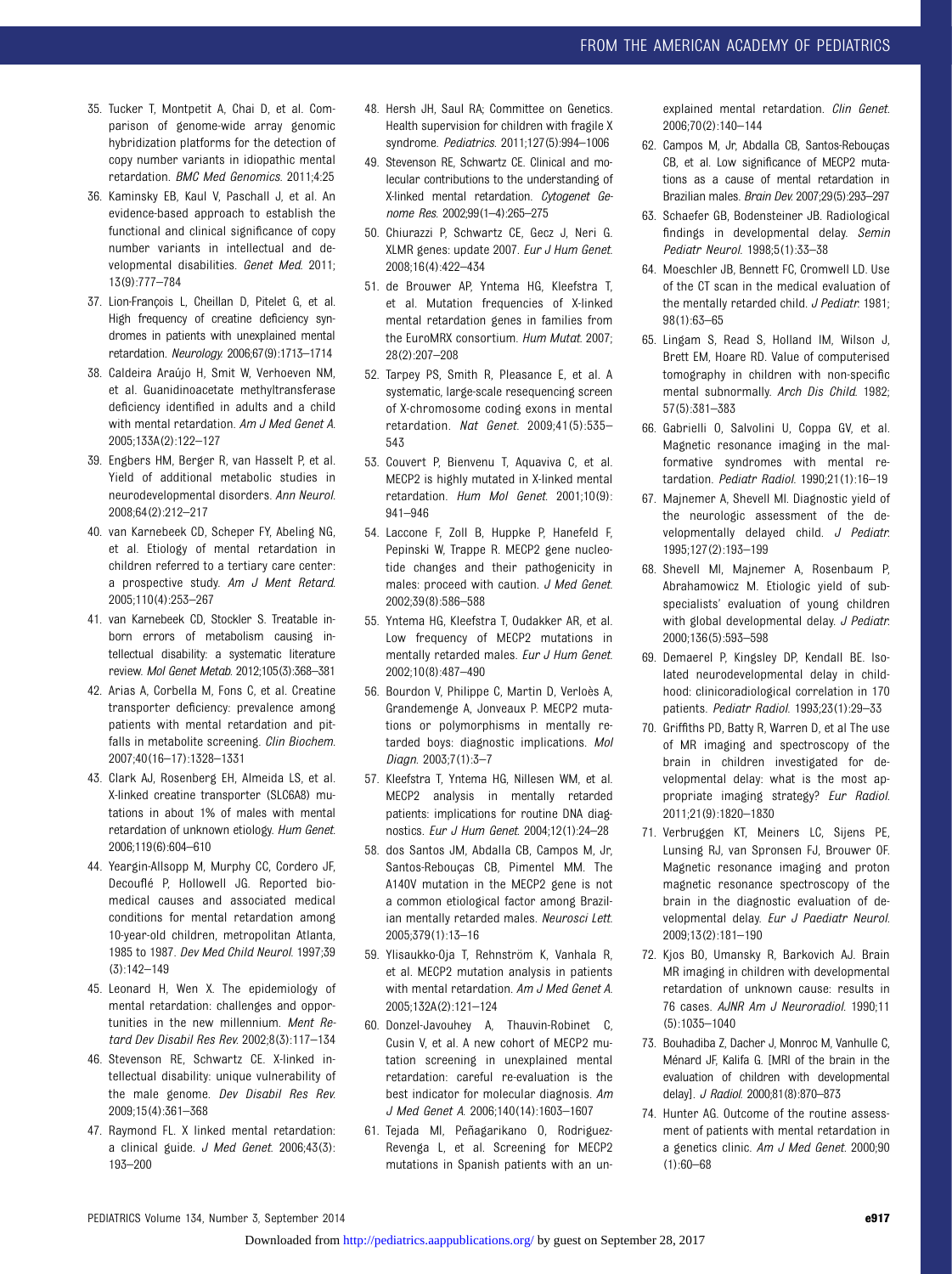- 75. Harbord MG, Finn JP, Hall-Craggs MA, Robb SA, Kendall BE, Boyd SG. Myelination patterns on magnetic resonance of children with developmental delay. Dev Med Child Neurol. 1990;32(4):295–303
- 76. Strømme P. Aetiology in severe and mild mental retardation: a population-based study of Norwegian children. Dev Med Child Neurol. 2000;42(2):76–86
- 77. Martin E, Keller M, Ritter S, Largo RH, Thiel T, Loenneker T. Contribution of proton magnetic resonance spectroscopy to the evaluation of children with unexplained developmental delay. Pediatr Res. 2005;58(4):754–760
- 78. Wilder RT, Flick RP, Sprung J, et al. Early exposure to anesthesia and learning disabilities in a population-based birth cohort. Anesthesiology. 2009;110(4):796–804
- 79. Sprung J, Flick RP, Katusic SK, et al. Attentiondeficit/hyperactivity disorder after early exposure to procedures requiring general anesthesia. Mayo Clin Proc. 2012;87(2):120–129
- 80. Turchi RM, Berhane Z, Bethell C, Pomponio A, Antonelli R, Minkovitz CS. Care coordination

for CSHCN: associations with family-provider relations and family/child outcomes. Pediatrics. 2009;124(suppl 4):S428–S434

- 81. Shipman SA, Lan J, Chang CH, Goodman DC. Geographic maldistribution of primary care for children. Pediatrics. 2011;127(1):19–27
- 82. McGrath RJ, Laflamme DJ, Schwartz AP, Stransky M, Moeschler JB. Access to genetic counseling for children with autism, Down syndrome, and intellectual disabilities. Pediatrics. 2009;124(suppl 4):S443–S449
- 83. Hawkins AK, Hayden MR. A grand challenge: providing benefits of clinical genetics to those in need. Genet Med. 2011;13(3):197–200
- 84. Ledbetter DH. Cytogenetic technology genotype and phenotype. N Engl J Med. 2008; 359(16):1728–1730
- 85. Cooley WC. Redefining primary pediatric care for children with special health care needs: the primary care medical home. Curr Opin Pediatr. 2004;16(6):689–692
- 86. Roach JC, Glusman G, Smit AF, et al. Analysis of genetic inheritance in a family

quartet by whole-genome sequencing. Science. 2010;328(5978):636–639

- 87. Lupski JR, Reid JG, Gonzaga-Jauregui C, et al. Whole-genome sequencing in a patient with Charcot-Marie-Tooth neuropathy. N Engl J Med. 2010;362(13):1181–1191
- 88. Worthey EA, Mayer AN, Syverson GD, et al. Making a definitive diagnosis: successful clinical application of whole exome sequencing in a child with intractable inflammatory bowel disease. Genet Med. 2011;13(3):255–262
- 89. Bamshad MJ, Ng SB, Bigham AW, et al. Exome sequencing as a tool for Mendelian disease gene discovery. Nat Rev Genet. 2011;12(11):745–755
- 90. Jacob HJ. Next-generation sequencing for clinical diagnostics. N Engl J Med. 2013;369 (16):1557–1558
- 91. Yang Y, Muzny DM, Reid JG, et al. Clinical whole-exome sequencing for the diagnosis of Mendelian disorders. N Engl J Med. 2013; 369(16):1502–1511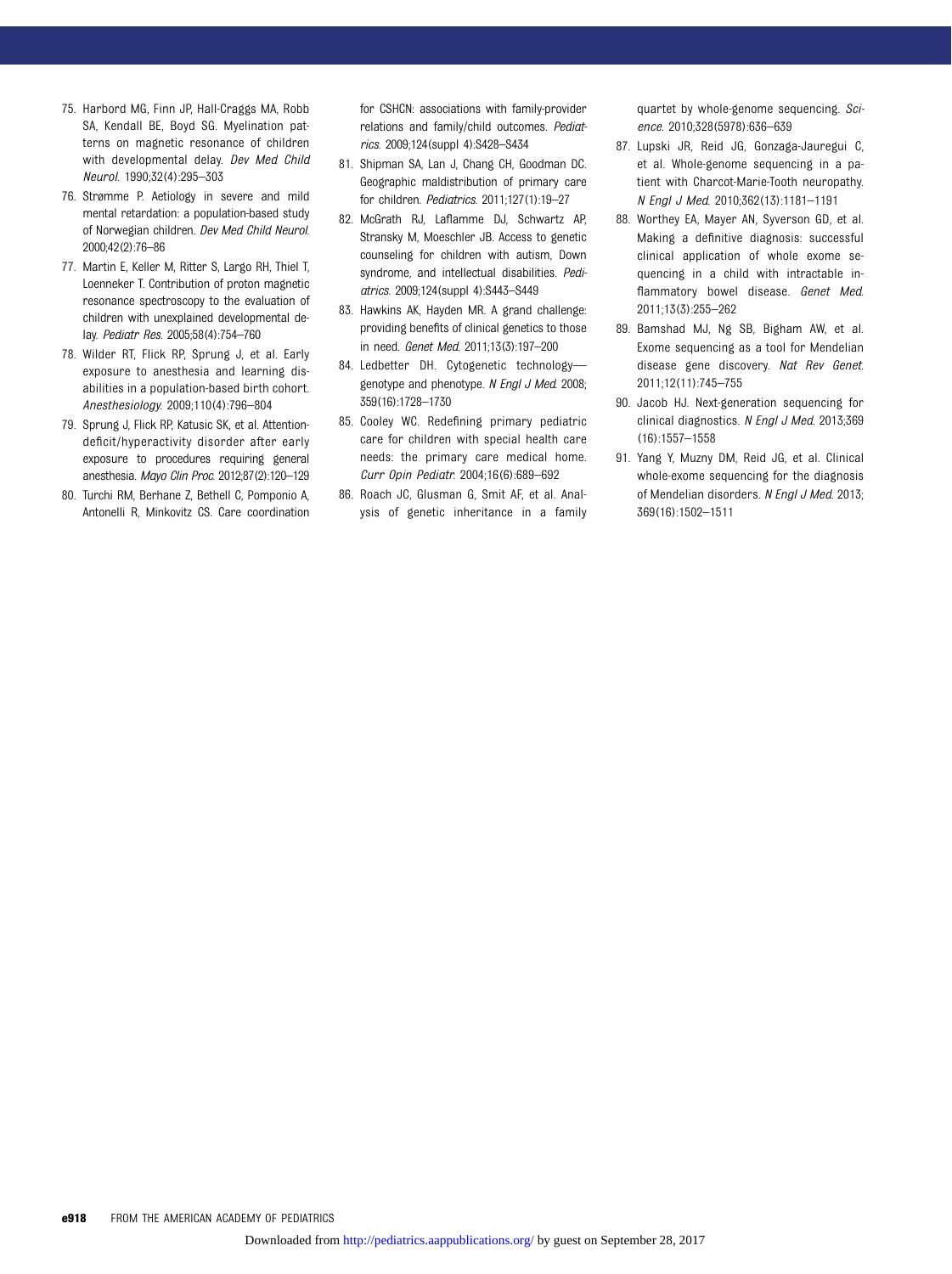### **Developmental Delays Comprehensive Evaluation of the Child With Intellectual Disability or Global**

DOI: 10.1542/peds.2014-1839 originally published online August 25, 2014; *Pediatrics* 2014;134;e903 John B. Moeschler, Michael Shevell and COMMITTEE ON GENETICS

| <b>Updated Information &amp;</b><br><b>Services</b> | including high resolution figures, can be found at:<br>http://pediatrics.aappublications.org/content/134/3/e903                                                                                                                                                                                                             |
|-----------------------------------------------------|-----------------------------------------------------------------------------------------------------------------------------------------------------------------------------------------------------------------------------------------------------------------------------------------------------------------------------|
| <b>References</b>                                   | This article cites 89 articles, 17 of which you can access for free at:<br>http://pediatrics.aappublications.org/content/134/3/e903.full#ref-list-                                                                                                                                                                          |
| <b>Subspecialty Collections</b>                     | This article, along with others on similar topics, appears in the<br>following collection(s):<br><b>Committee on Genetics</b><br>http://classic.pediatrics.aappublications.org/cgi/collection/committee<br>_on_genetics<br><b>Genetics</b><br>http://classic.pediatrics.aappublications.org/cgi/collection/genetics_s<br>ub |
| Permissions & Licensing                             | Information about reproducing this article in parts (figures, tables) or<br>in its entirety can be found online at:<br>https://shop.aap.org/licensing-permissions/                                                                                                                                                          |
| <b>Reprints</b>                                     | Information about ordering reprints can be found online:<br>http://classic.pediatrics.aappublications.org/content/reprints                                                                                                                                                                                                  |

ISSN: . 60007. Copyright © 2014 by the American Academy of Pediatrics. All rights reserved. Print American Academy of Pediatrics, 141 Northwest Point Boulevard, Elk Grove Village, Illinois, has been published continuously since . Pediatrics is owned, published, and trademarked by the Pediatrics is the official journal of the American Academy of Pediatrics. A monthly publication, it



Downloaded from<http://pediatrics.aappublications.org/>by guest on September 28, 2017